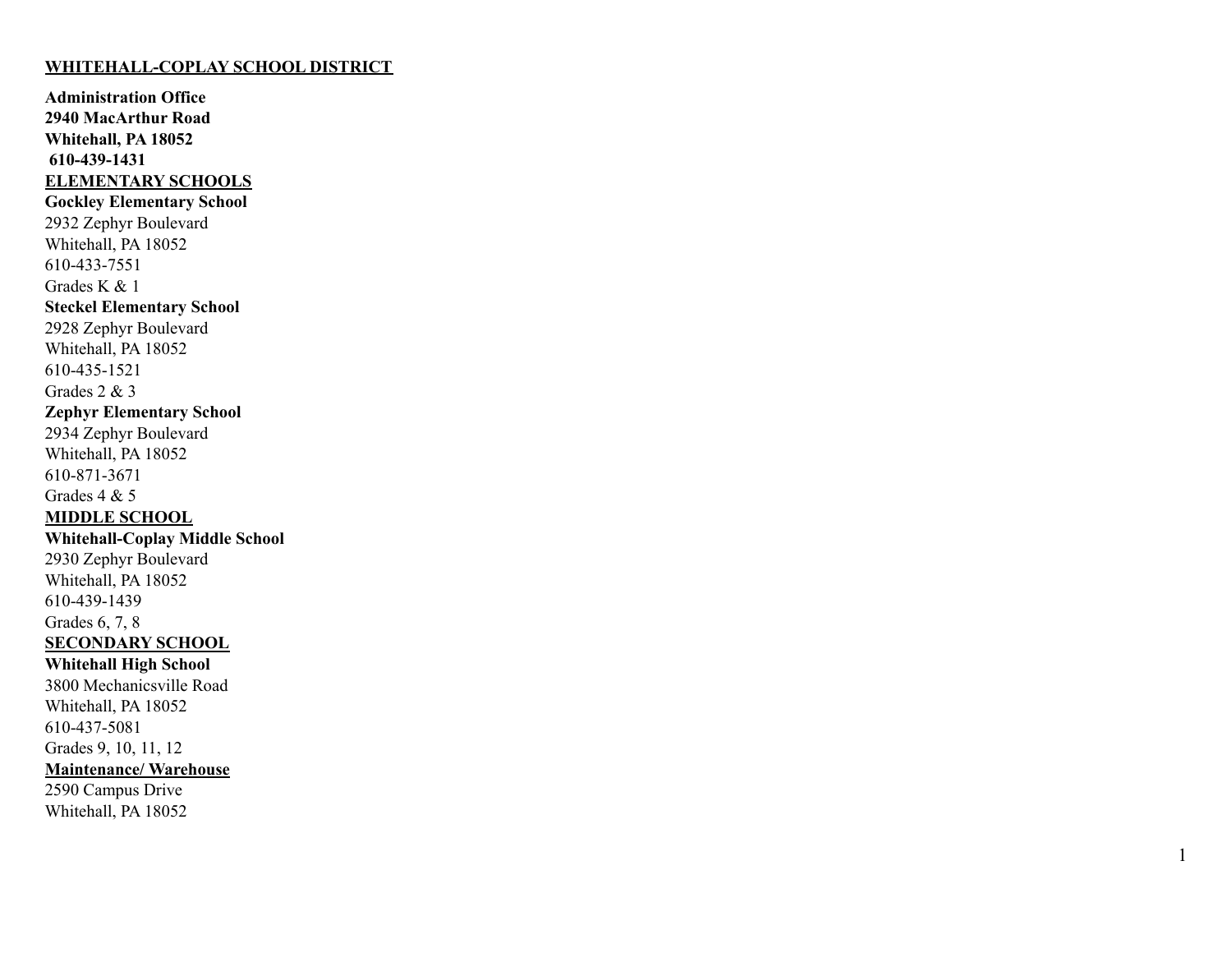# Maintenance - 610-439-0110 Warehouse - 610-776-1670

## **Transportation**

2640 Campus Drive Whitehall, PA 18052 610-437-4780

### **Multi-Purpose Stadium**

2700 Campus Drive Whitehall, PA 18052

## **COMMUNITY**

The Whitehall-Coplay School District is located in the Township of Whitehall, which is in the central-eastern section of Pennsylvania on the Lehigh River adjacent to the northern border of the City of Allentown in the Allentown-Bethlehem-Easton Metropolitan Area (the Lehigh Valley).

Whitehall Township is the second largest municipality in Lehigh County by population. Covering an area of approximately 13.1 square miles, the township is within a hundred miles of the cities of Harrisburg, New York, and Philadelphia. In addition to the city of Allentown and the Lehigh River, the township is bounded by the townships of North Whitehall and South Whitehall and the Borough of Coplay. Principal unincorporated communities located within the township are Allencrest, Egypt, Fullerton, Hokendauqua, Cementon, Stiles, and West Catasauqua.

The township is mainly residential and commercial in character with approximately 50% of the land use devoted to residences and 40% devoted to commercial purposes. Whitehall has developed into the preeminent commercial center for the Lehigh Valley. There are a number of major retail shopping areas in the township, including the Lehigh Valley Mall and Whitehall Mall, as well as the MacArthur Road corridor. The latter includes Whitehall Square and other shopping areas extending north on U.S. Route 145 from the Allentown border.

## **EDUCATIONAL PARK**

In 1978, the Whitehall-Coplay School District completed a 143 acre campus with all schools located centrally in the district. Approximately 4,500 students report to the high school (9-12), middle school (6-8), elementary (2-5), and primary (K-1) buildings. In addition to these buildings, the campus also has an administration building, field house, outdoor resource laboratory, shipping and receiving building, garages, and stadiums. The Whitehall Township Public Library is on the northwest corner of the campus.

## **SCHOOL BOARD MEETINGS**

Whitehall-Coplay School District Administration Building 2940 MacArthur Road Whitehall, PA 18052

Board of Directors' Meeting - Second Monday of each month Board Committee Meeting - Fourth Monday of each month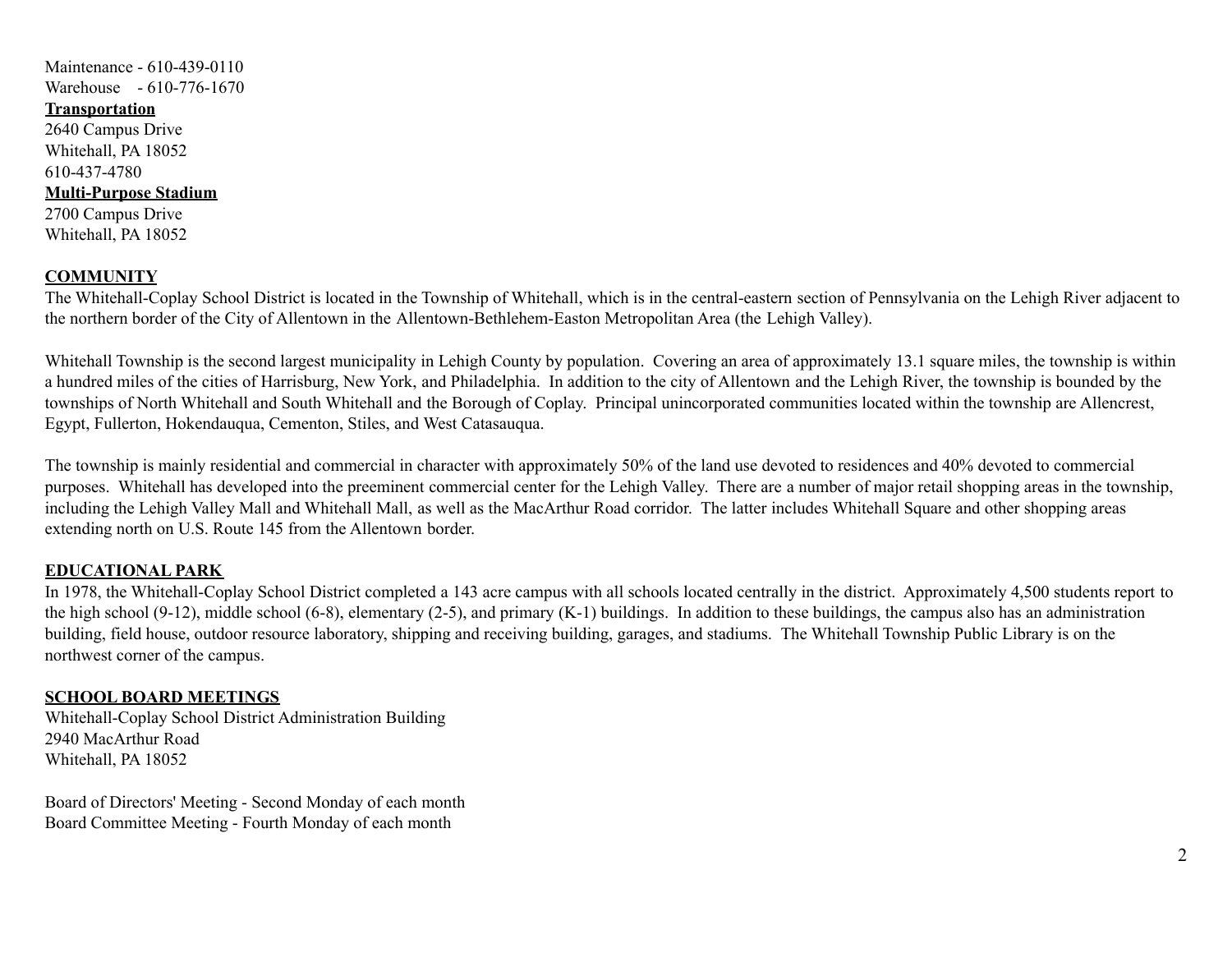Occasionally a holiday or other circumstance will alter this schedule. In such a case, or in the case of a special meeting, public notice is made in advance of the change of date or location.

All students receive electronic report cards through the Parent Portal. First grade students receive them at the end of all four marking periods .Kindergarten students receive report cards for the 2nd, 3rd, and 4th Marking periods. Once weekly special subject areas (library, art, music, physical education and computers) are graded on a semester basis.

## **WHITEHALL-COPLAY SCHOOL DISTRICT HEALTH SERVICES WHITEHALL-COPLAY SCHOOL DISTRICT HEALTH SERVICES**

**School Nurses Mrs. Valerie Chajnacki - Gockley School Mrs. Jane Dolin - Steckel School Mrs. Diane Eraifeg- Zephyr School Mrs. Brooke Minnich- Middle School Ms. Courtney Dragovits - High School**

The district employs 5 Certified School Nurses. State mandated services delivered to students include:

- 1. Height and weight screening Annually
- 2. Vision screening Annually
- 3. Hearing screening Kindergarten, Grades 1, 2, 3, 7, and 11
- 4. Physical examinations Kindergarten, Grade 1, or original entry; Grades 6 and 11
- 5. Scoliosis screening Grades 6 and 7
- 6. Dental exams Kindergarten, Grade 1, or original entry; Grades 3 and 7
- 7. Maintenance of cumulative health record
- 8. Monitoring for proof of proper immunization to start school. In addition, immunization updates are required to begin 7th and 12th grades.

## **COMMUNICABLE DISEASES**

The regulations on the duration of exclusion from school and criteria for readmission will be strictly enforced.

No child, absent or excluded from class, with a communicable disease shall return to school before the specified time has expired. This regulation includes but is not limited to the following diseases:

| <b>Chicken Pox</b>        | - 5 days from the appearance of the first crop of vesicles, or when all the lesions are dried and crusted |
|---------------------------|-----------------------------------------------------------------------------------------------------------|
| Conjunctivitis (pink eye) | - 24 hours from institution of appropriate therapy and when the eye no longer has a discharge             |
| Covid-19 positive test    | - must follow current PA Department Of Health (DOH) guidelines for isolation to return to school          |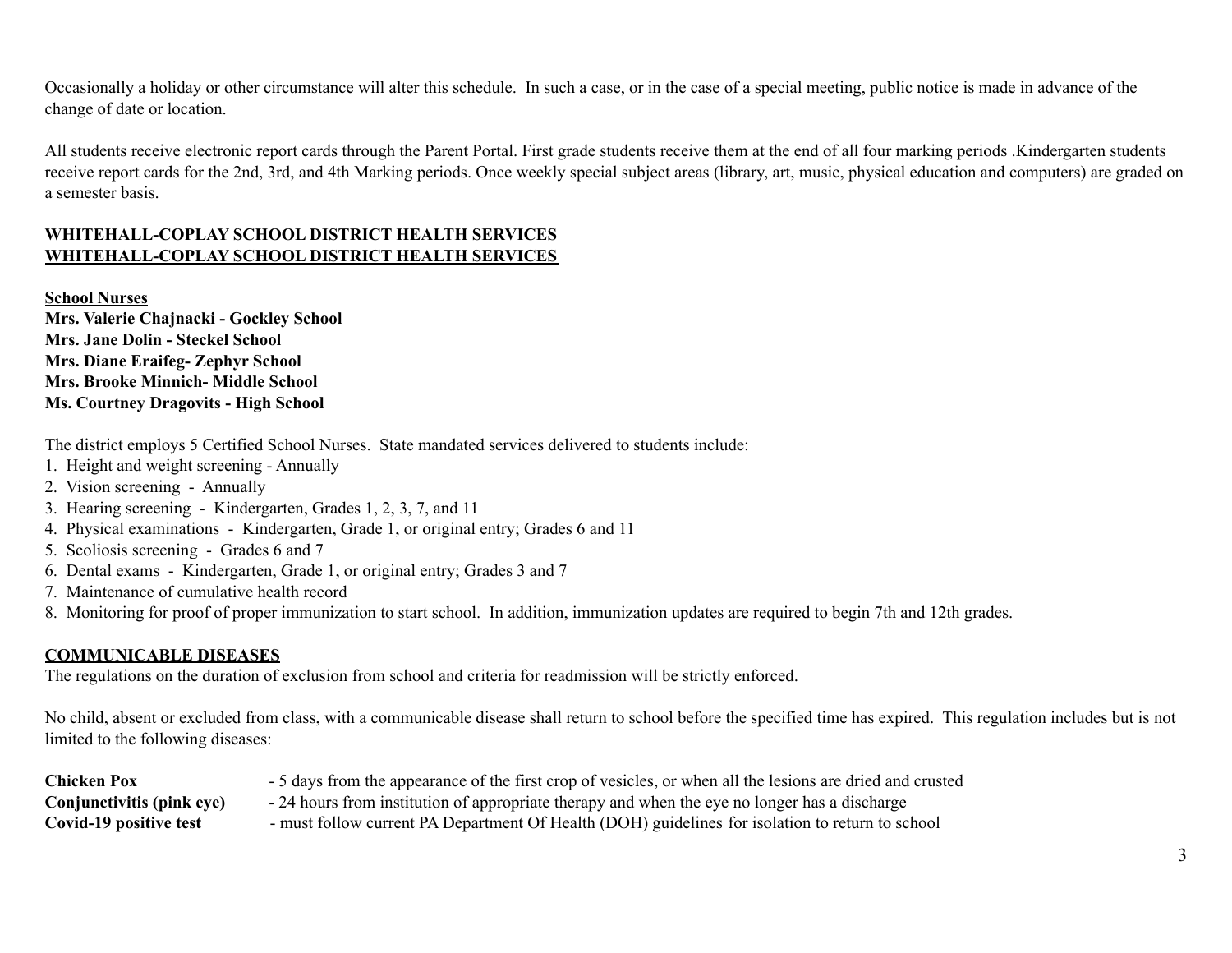| <b>German Measles</b> | -4 days from onset or when rash is gone; temperature is normal                                  |
|-----------------------|-------------------------------------------------------------------------------------------------|
| <b>Head Lice</b>      | - to be determined by examination by school nurse                                               |
| Impetigo              | - 24 hours after starting appropriate antibiotic therapy                                        |
| <b>Measles</b>        | - 4 days from onset of rash                                                                     |
| Ringworm              | - under treatment with an antifungal and area can be covered                                    |
| <b>Scabies</b>        | - after completion of appropriate treatment                                                     |
| <b>Scarlet Fever</b>  | - at least 10 days from the onset or 24 hours after starting appropriate anti-microbial therapy |

**Whooping Cough (Pertussis)** - 3 weeks from onset or 5 days after starting appropriate anti-microbial therapy

Exclusion times may be extended at the discretion of the school nurse. A doctor's release may be required before a child with a communicable disease returns to school.

# **FEVER**

A fever is a temperature over 100.4 F. During the covid- 19 pandemic, students may not attend school until fever free for 72 hours (3 days) without the use of fever reducing medication or present a negative covid test during the time of the fever or present a note from a licensed medical provider clearing the student to return to school. This is an evolving situation and this may change throughout the school year. We will be following the most recent guidance for the PA DOH and CDC.

# **IMMUNIZATIONS**

Children in ALL grades (K-12) need the following properly spaced immunizations for attendance:

- 1) 4 doses of Tetanus (1 dose on or after  $4<sup>th</sup>$  birthday)
- 2) 4 doses of Diphtheria (1 dose on or after  $4<sup>th</sup>$  birthday)
- 3) 3 doses of Hepatitis B
- 4) 4 doses of Polio (1 dose on or after 4th birthday)
- 5) 2 doses of Measles
- 6) 2 doses of Mumps
- 7) 2 doses of Rubella or German Measles
- 8) 2 doses of Chickenpox (varicella) vaccine or evidence of immunity

In addition, students entering  $7<sup>th</sup>$  Grade are required to have the following immunizations:

- 1) 1 dose of meningococcal conjugate vaccine (MCV)
- 2) 1 dose of tetanus, diphtheria, acellular pertussis (Tdap) (if five years have elapsed since last tetanus immunization)

Also,students entering 12th grade are required to have the following:

1) 1 dose of meningococcal conjugate vaccine (MCV)

All immunizations must be properly spaced based on the Pennsylvania Department of Health Immunization Regulations. Children may be exempt from immunization for religious or medical issues. Your child's school nurse can provide more information about exemptions from immunizations.

# **MEDICATIONS DURING THE SCHOOL DAY**

The Nurse Practice Act prohibits nurses from giving out any medications without a doctor's order. In order for medication to be given during the school day, the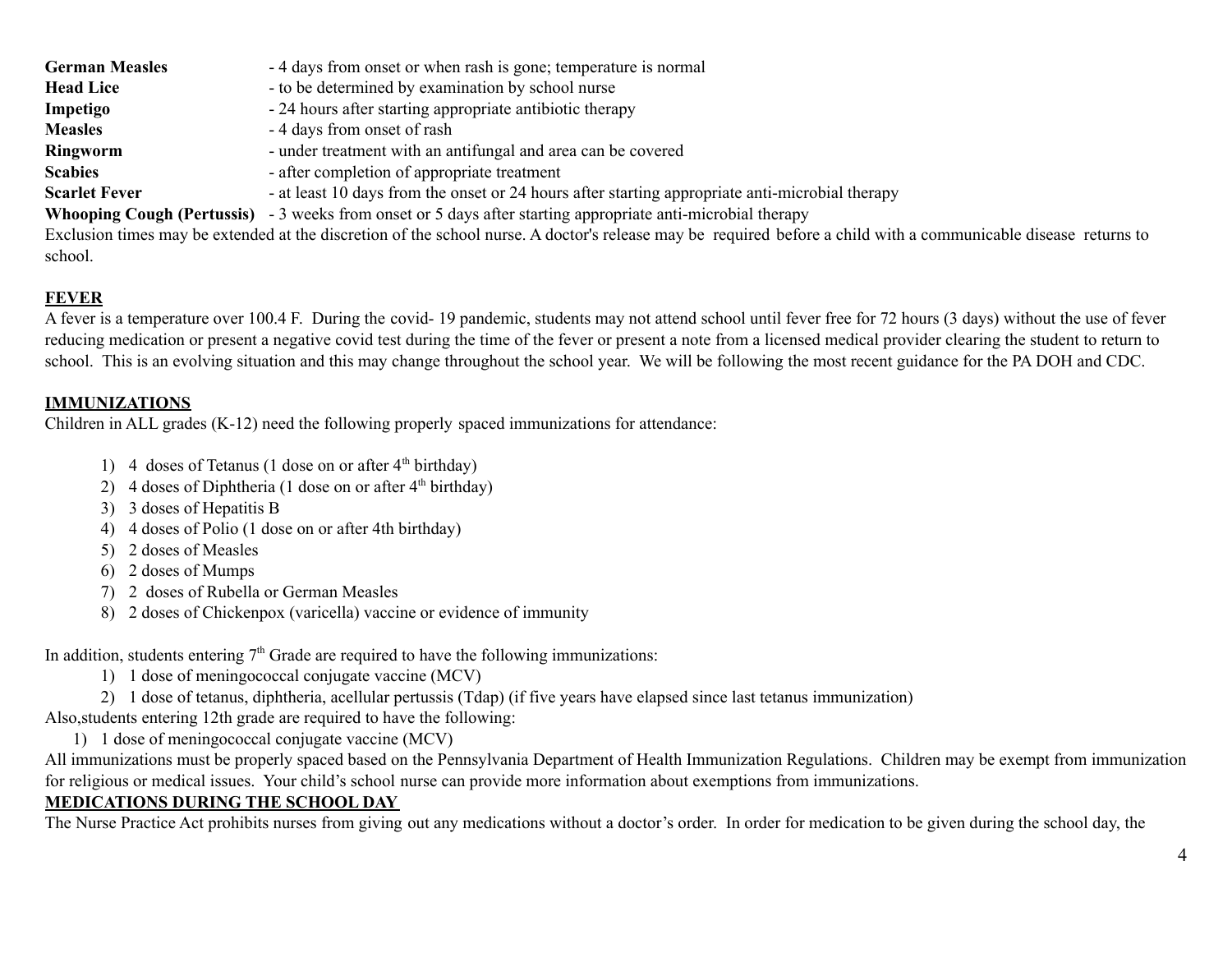**Medication Dispensing Form** must be completed by the child's physician and signed by both the physician and the parent or guardian. Copies of this form are available at the health room in each school building or on the Whitehall- Coplay School District web site at [www.whitehallcoplay.org](http://www.whitehallcoplay.org). Both the completed form and the prescribed medication must be provided to the school nurse. Medications must be delivered to the school by a parent or designated adult.

The school physician from St. Luke's University Hospital has approved standing orders that the staff from the health office can administer throughout the school day. The standing orders allow: oral antacids, lozenges/cough drops, topical oral analgesic, Blistex for chapped lips, topical diphenhydramine gel, calamine lotion, topical hydrocortisone cream, and/or triple antibiotic ointment to be given. You must consent for your child to receive these medications through the online update.

## **TUBERCULOSIS TESTING**

Every employee, independent contractor, and volunteer who provides direct services to students on behalf of the school district is required to obtain a tuberculin (TB) skin test prior to working in the school or on behalf of the school. The test must be completed within 3 months of the start date. The results of the tuberculin test must be provided to the school district prior to working with students.

# **Student Rights/Surveys**

All surveys and instruments used to collect information from students shall relate to the district's educational objectives.

Parents shall have the right to inspect, upon request, a survey created by a third party prior to administration or distribution to a student. Such requests shall be in writing and submitted to the Superintendent.

No student shall be required, without written parental consent for students under eighteen (18) years of age or written consent of emancipated students or those over eighteen (18) years, to submit to a survey, analysis, or evaluation that reveals information concerning:

- 1. Political affiliations or beliefs of students or parents.
- 2. Mental and psychological problems of the student's family.
- 3. Sexual behavior or attitudes.
- 4. Illegal, anti-social, self-incriminating or demeaning behavior.
- 5. Critical appraisals of other individuals with whom respondents have close family relationships.
- 6. Legally recognized privileged or analogous relationships, such as those with lawyers, physicians, and ministers.
- 7. Religious practices, affiliations, or beliefs of the student or parents.
- 8. Income other than that required by law to determine eligibility for participation in a program or for receiving financial assistance under such program.

However, such survey, analysis or evaluation may be conducted on a voluntary basis, provided that the student and parent have been notified of their right to inspect all related materials and to opt the student out of participation.

The district shall implement procedures to protect student identity and privacy when a survey contains any of the restricted subject areas listed above.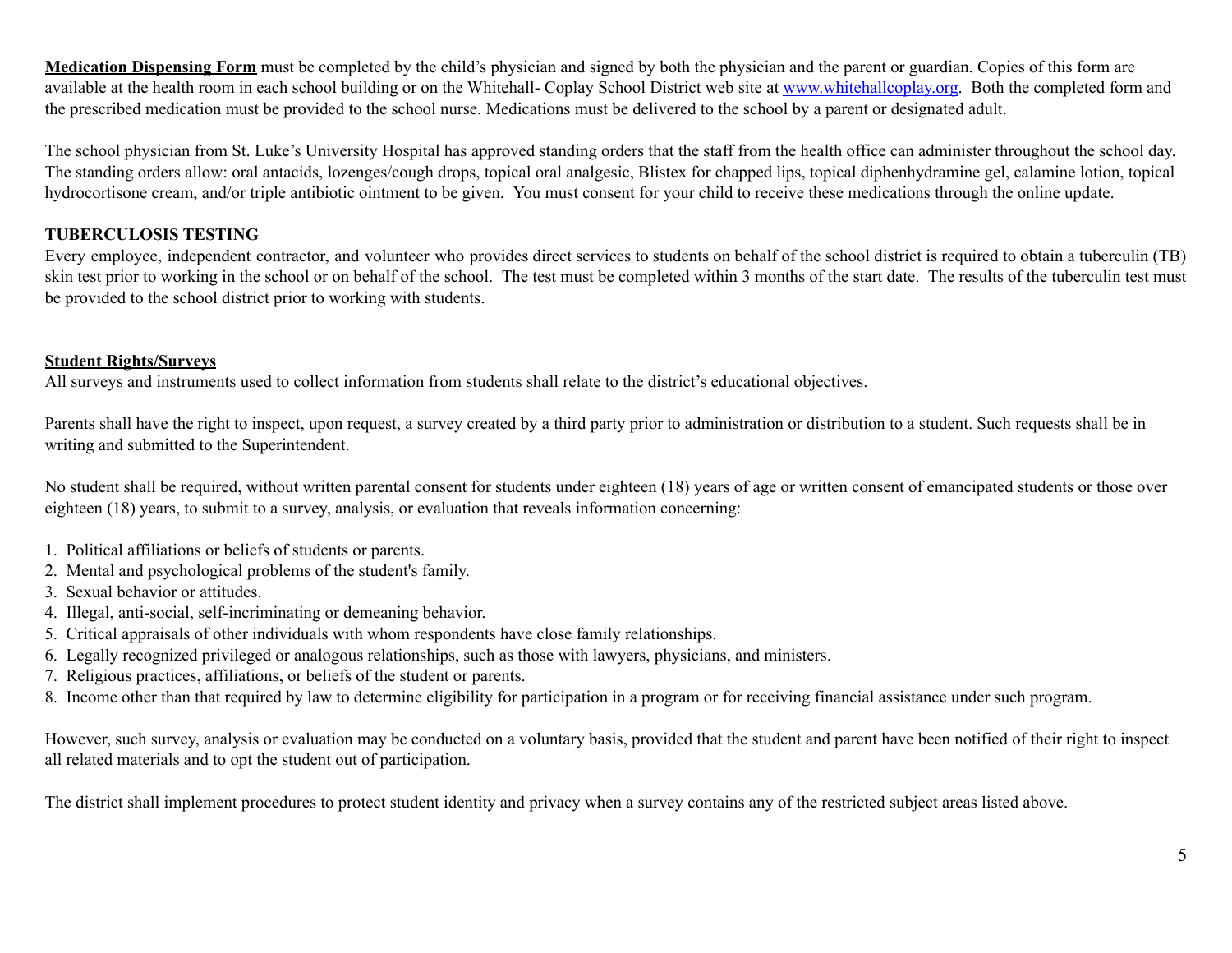### **ANONYMOUS TIP LINE**

The Anonymous Tip Line is for anyone who believes a student could endanger another person or him/herself. Call Safe2Say 1-844-723- 2729

## **PSYCHOLOGICAL SERVICES**

610-433-6675

**Mrs. Michelle M. Beck,** *School Psychologist* **Mrs. Karen Christ,** *School Psychologist* **Mr. Douglas Hauck,** *School Psychologist* **Mrs. Kelly Kirkpatrick**, *School Psychologist* **Candace Zona- Slaw,** *School Psychologist*

Services provided by the school psychologists include consultation to teachers and parents, group and individual counseling for students, and evaluation for identification of children with special needs. In addition, the school psychologists are members of the Whitehall Intervention Teams and the Student Assistance Program.

### **AVAILABILITY OF EVALUATION AND SUPPORT**

### **Purpose of Identification Activities**

In order to ensure that all students receive an appropriate educational program based on their individual needs, a variety of screening and evaluation procedures are conducted at various occasions for children 3 to 21 years of age.

### **Services and Programs Available**

**A. Preschool (age 3 years to school entrance)** - The Whitehall-Coplay School District utilizes the services of the Carbon-Lehigh Intermediate Unit #21 (CLIU #21) for the purposes of screening and identifying potentially exceptional children. These evaluations and programs may include the following: hearing therapy, vision therapy, speech and language therapy, physical therapy, and academic programs for developmentally delayed children.

### **B. School Aged (Grades K - 12)**

- 1. Standardized Group Achievement and Ability Testing
- 2. Whitehall Intervention Teams Grades K 8 only
- 3. Psycho-educational Evaluations by School District Psychologist
- 4. Consultation and evaluation services available through CLIU #21
- 5. Supportive Programs available include:
	- a. Individual and group counseling
	- b. Corrective reading
	- c. Corrective math
	- d. English for speakers of other languages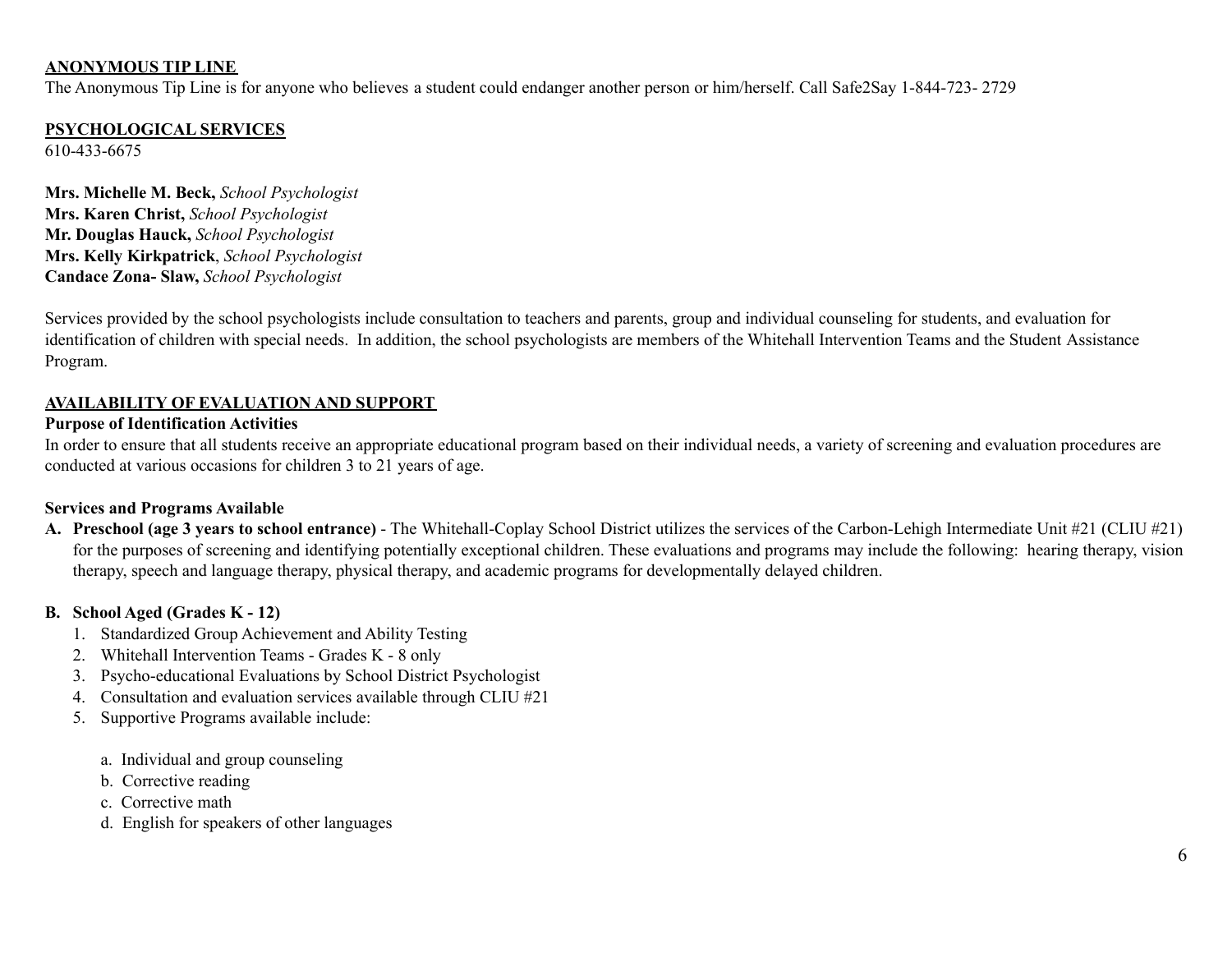- e. District operated Special Education Programs
- f. Carbon-Lehigh Intermediate Unit #21 operated Special Education Programs
- g. District-operated Gifted Programs
- h. Student Assistance Program

## **Time and Location of Screening Activities (Procedures for Requesting Services)**

**A. Preschool** - Services are available through the Carbon-Lehigh Intermediate Unit #21 upon parental request.

### **B. School Aged**

- 1. Standardized Achievement and Ability Testing conducted annually at each building level for all students.
- 2. Whitehall Intervention Team referral from any staff member or parent through the building principal's office.
- 3. Psycho-educational Evaluation referral from Instructional Support Team, any staff member, or parent through the School Psychology office.
- 4. Consultation and Evaluation by CLIU #21 request through Multidisciplinary Team.
- 5. Supportive Programs request by student, parent, any staff member, Multidisciplinary Team.

### **Maintenance of Records**

Confidentiality of school records is governed by P.L. 93-380, "The Family Educational Rights and Privacy Act," which is available in each building principal's office.

School district policy dictates that psycho-educational records are electronically transferred and stored following high school graduation or the completion of the assigned educational program. A review of these records is available by appointment through the school psychology office. Questions or comments regarding these procedures should be directed to the School Psychology Office.

# **NOTICE TO PARENTS OF CHILDREN WHO RESIDE IN WHITEHALL-COPLAY SCHOOL DISTRICT**

In compliance with state and federal law, notice is hereby given by the Whitehall-Coplay School District that it conducts on-going identification activities as a part of its school program for the purpose of identifying students who may be in need of special education and related services. If your child is identified by the District as possibly in need of such services, you will be notified of applicable procedures. Individualized services and programs are available for children who are determined to need specially designed instruction due to the following conditions:

- 1. Autism/pervasive developmental disorder
- 2. Blindness or visual impairment
- 3. Deafness or hearing impairment
- 4. Developmental delay
- 5. Mentally gifted
- 6. Mental retardation
- 7. Multi-handicapped
- 8. Neurological impairment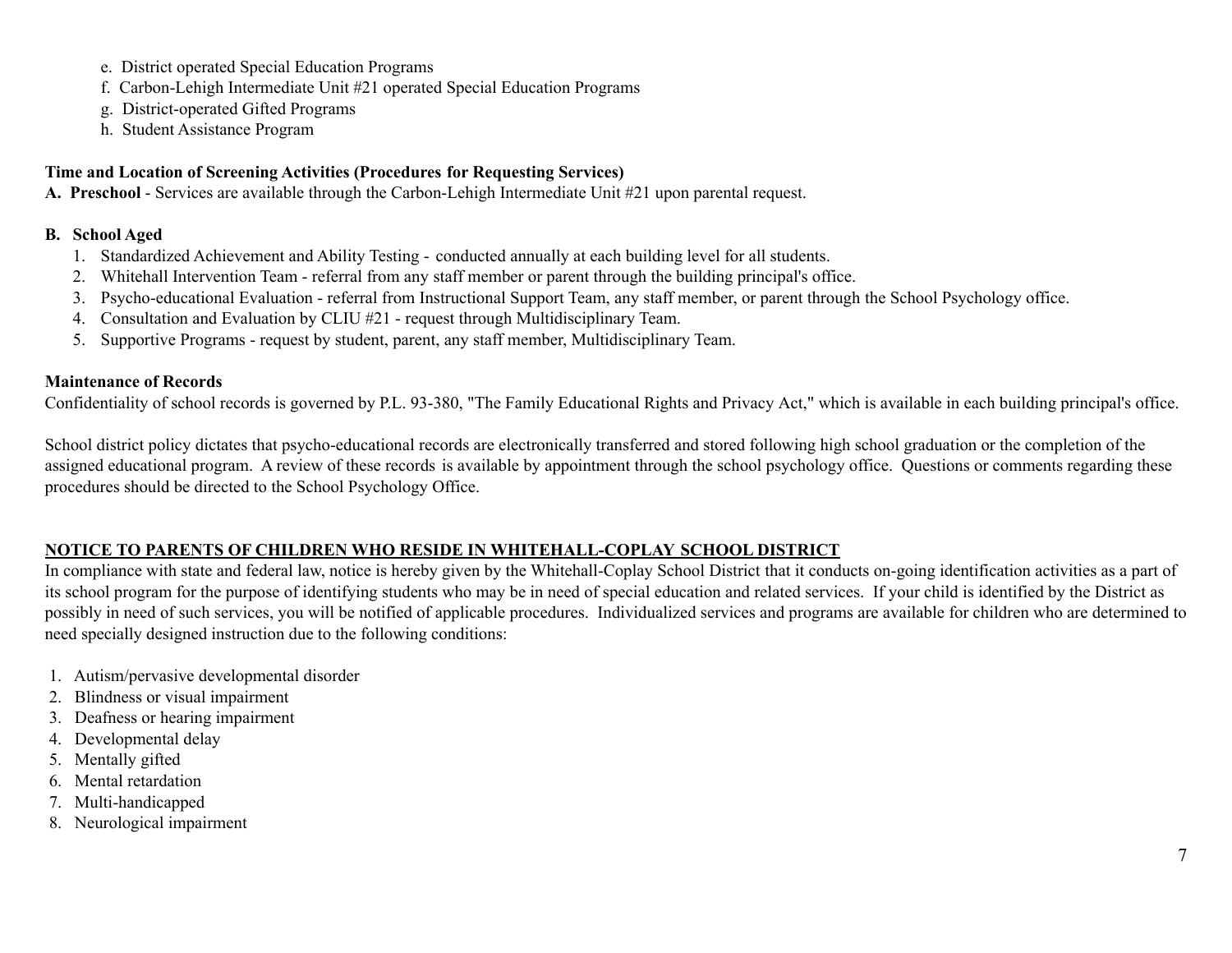- 9. Other health impairments
- 10. Physical disability
- 11. Serious emotional disturbance
- 12. Specific learning disability
- 13. Speech and language impairment

If you believe that your school-age child may be in need of special education services and related programs or your young child (age 3 to school-age) may be in need of early intervention, screening, and evaluation processes designed to assess the needs of the child and his/her eligibility are available to you at no cost, upon written request. You may request screening and evaluation at any time, whether or not your child is enrolled in the District's public school program. Requests for evaluation and screening are to be made in writing to Mrs. Brooke Clary, Director of Special Education.

Special education programs for students with disabilities are provided by the district. The district operates a continuum of learning support programs, emotional support programs, and itinerant speech and language services. Inclusion and self-contained programs exist in all grade levels. A contract with the Carbon Lehigh Intermediate Unit (C.L.I.U.) provides additional services for students with special needs.

## **Protected Handicapped Students Annual Notice to Parents**

In compliance with state and federal law, the Whitehall-Coplay School District will provide to each protected handicapped student without discrimination or cost to the student or family, those related aids, services or accommodations which are needed to provide equal opportunity to participate in and obtain the benefits of the school program and extracurricular activities to the maximum extent appropriate to the student's abilities. In order to qualify as a protected handicapped student the child must be school age with a physical or mental disability which substantially limits or prohibits participation in or access to an aspect of the school program. These services and protections for protected handicapped students are distinct from those applicable to all eligible or exceptional students enrolled (or seeking enrollment) in special education programs.

For further information on the rights of parents and children, provisions of services, evaluation and screening (including purpose, time and location), you may contact the person listed above or any building principal.

Confidentiality: All information gathered about your child is subject to the confidentiality provisions contained in federal and state law. The District has policies and procedures in effect governing the collection, maintenance, destruction and disclosure to third parties of this information. For information about these policies and procedures, as well as rights of confidentiality and access to educational records, you may contact, in writing, the person named above, or any building principal.

# **GIFTED EDUCATION SUPPORT – CHILD FIND (22 Pa. Code Chapter 16)**

The Whitehall-Coplay School District provides gifted education support for exceptional children.

# **GIFTED EDUCATION SUPPORT SERVICES**

If your child is found eligible, a Gifted Individualized Education Plan (GIEP) would be developed that specifically describes the supports and services your child would receive. Whitehall-Coplay School District provides the gifted child with a variety of program services.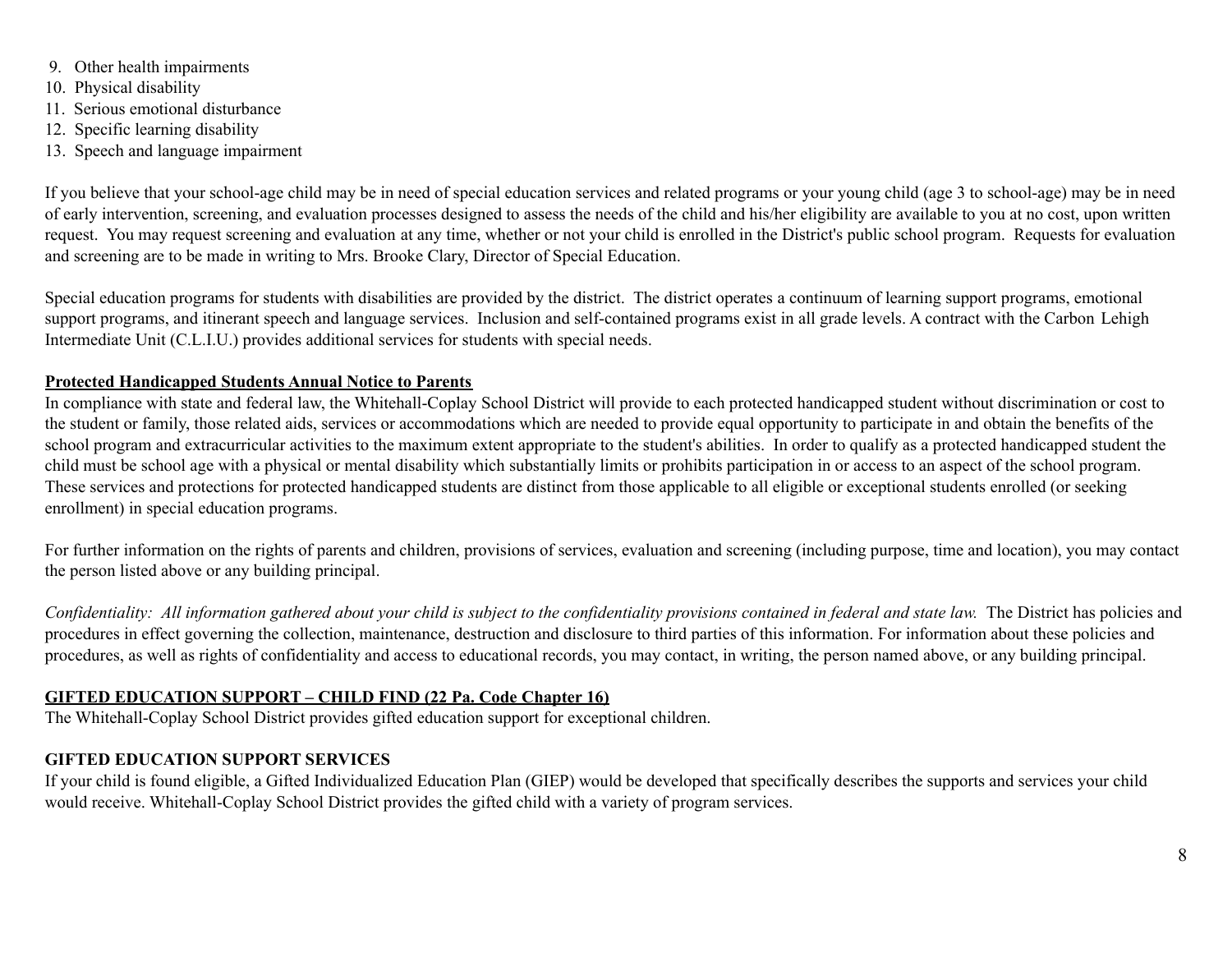### **SCREENING**

Through a multifaceted evaluation process, the District systematically reviews multiple sources of information in order to find children who demonstrate gifted qualities. The screening process may include a review of the student's performance on standardized academic achievement testing, class work, performance-based assessments, teacher observation and input, verbal and non-verbal measures of intelligence testing, and parental input.

### **EVALUATION**

If you believe that your child may qualify for gifted services, a gifted multidisciplinary evaluation (GMDE) will be conducted by a gifted multidisciplinary team (GMDT). The GMDT will be formed on the basis of the student's needs and will be comprised of the student's parents, a certified school psychologist, persons familiar with the student's educational experience and performance, one or more of the student's current teachers, persons trained in the appropriate evaluation techniques and, when possible, persons familiar with the student's cultural background. A single member of the GMDT may meet two or more of the qualifications specified in this subsection. All information gathered through the screening and/or re-evaluation process is considered confidential under Section 438 of the General Education Provisions Act.

Parents who suspect that their child is gifted may request a gifted multidisciplinary evaluation of their child at any time with a limit of one request per school year. The request shall be in writing. If a parental request is made orally to school personnel, the personnel will inform the parents that the request shall be in writing and will provide the parents with a form for that purpose.

Any questions regarding gifted education supports or services or child-find activities may be directed to the Gifted Coordinator, Brook Clary, at 610-439-1439.

Confidentiality: All information gathered about your child is subject to the confidentiality provisions contained in federal and state law. The District has policies and procedures in effect governing the collection, maintenance, destruction and disclosure to third parties of this information. For information about these policies and procedures, as well as rights of confidentiality and access to educational records, you may contact, in writing, the person named above, or any building principal.

### **NON-DISCRIMINATION POLICY**

The Whitehall-Coplay School District is an equal opportunity education institution and will not discriminate in its educational programs, activities or employment practices on the basis of race, color, national origin, sex, age, religion, ancestry, disability, union membership, or other legally protected classification. Announcement of this policy is in accordance with state and federal laws, including Title VI, Title IX, Section 504, and Americans with Disabilities Act. For information regarding:

- 1. Civil Rights
- 2. Grievance Procedures
- 3. Services, activities and facilities that are accessible to and useable by disabled persons, or
- 4. Employee or participant complaints of harassment or discrimination, contact:

Dr Robert Steckel, Compliance Officer 2940 MacArthur Road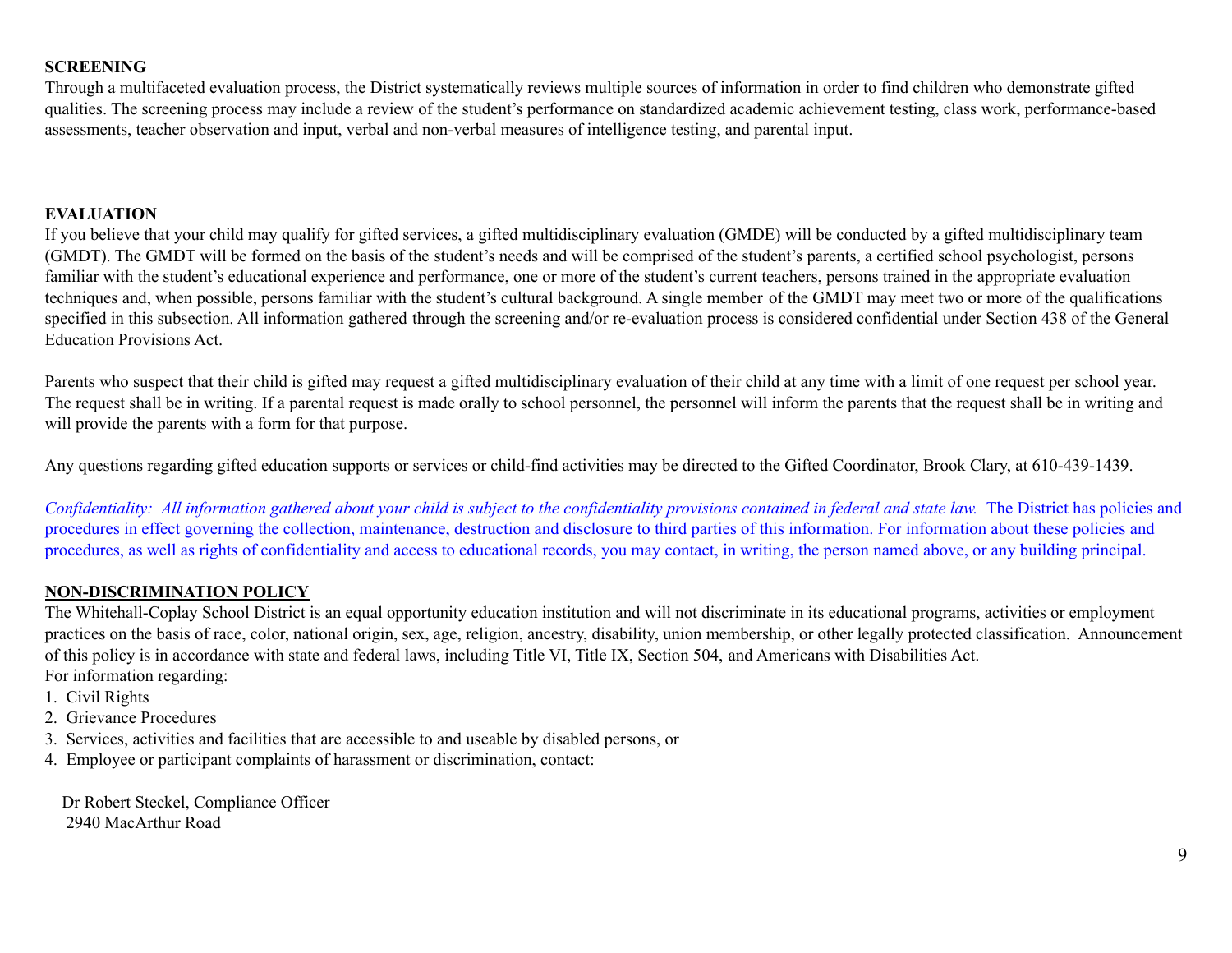Whitehall, PA 18052 610-439-1431

### **FEDERAL DRUG-FREE WORKPLACE ACT**

The Federal Drug-Free Workplace Act requires that your workplace be totally free of the illegal use of drugs and requires that we issue the following statement to you. No one is allowed to use, make, sell, distribute, or have in their possession any illegal drugs. Any violation of the Act will lead to severe disciplinary action which will normally include dismissal.

#### **STUDENT RECORDS - NOTIFICATION OF RIGHTS - PARENTS/ELIGIBLE STUDENTS - POLICY 216**

The Family Educational Rights and Privacy Act (FERPA) and Pennsylvania law afford parents/guardians and students eighteen (18) years of age and over (eligible students) certain rights with respect to the students educational records, as follows:

- 1. The right to inspect and review the student's education records within thirty (30) days of the district's receipt of a request for access.
- 2. The right to request amendment of the student's education records that the parent or eligible student believes are inaccurate, misleading, or otherwise violates the privacy rights of the student.

A parent or eligible student may request the district to amend a record s/he believes is inaccurate, misleading or violates the privacy rights of the student by clearly identifying in writing the part of the record s/he wants changed and specifying why it is inaccurate, misleading or violates the privacy rights of the student. The request shall be made to the building principal (or appropriate school official).

If the district decides not to amend the record as requested, the principal will notify the parent or eligible student of the decision and advise him/her of the right to a hearing regarding the request for amendment. Additional information regarding the hearing procedures will be provided to the parent or eligible student when notified of the right to a hearing.

3. The right to consent to disclosure of personally identifiable information contained in the student's education records, except to the extent that FERPA and State law authorize disclosure without consent.

### *Disclosure of personally identifiable information can be made without consent to the following:*

A. School officials, including teachers, with a legitimate need to review an education record in order to fulfill their professional responsibilities. This may include the disclosure of disciplinary information regarding conduct that posed a significant risk to the safety or well-being of the student or others. A school official is a person employed by the district as an administrator, supervisor, instructor, or support staff member (including health or medical staff and law enforcement unit personnel); a person serving on the Board of Education; a person or company with whom the district has contracted to perform a special task (such as an attorney, auditor, medical consultant, or therapist); or a parent or student serving on an official committee, such as a disciplinary or grievance committee, or assisting another school official in performing his or her tasks.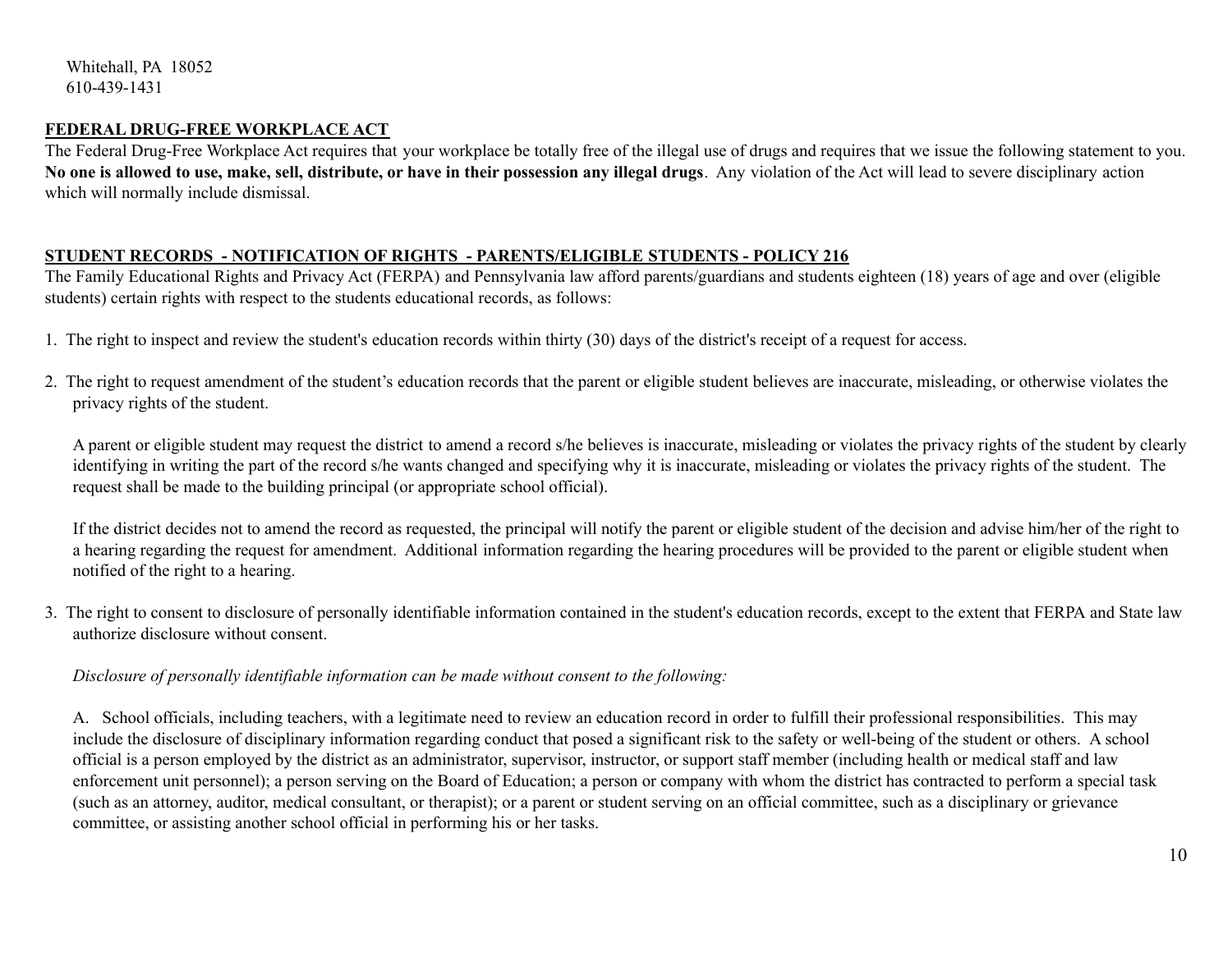B. Officials of another school or school system in which the student seeks or intends to enroll. In this case, disciplinary information may be included. The district will make a reasonable attempt to notify the student's parents prior to the disclosure of information and will provide the parent with a copy of the record if so requested.

C. Authorities named in FERPA and accompanying federal regulations, including authorized representatives of the Comptroller General of the United States, Secretary of Education, and State and local educational authorities.

D. Officials connected with a student's application for a receipt of financial aid.

E. State and local officials who are required to get specific information pursuant to State law if the disclosure concerns the juvenile justice system and the system's ability to effectively serve the student whose records are released. If the State statute was enacted after November 19, 1974, the officials must certify in writing that the information will not be disclosed to any other person, except as provided by State law, without prior written consent of the parent.

F. Educational testing and research organizations for the purpose of administering student aid programs or improving instruction or predictive tests as long as confidentiality is maintained and such organizations are required to destroy records after they no longer are needed.

G. Accrediting institutions.

H. In emergency situations to appropriate persons if the information is necessary to protect the health and safety of the student or others.

I. Anyone if required by a court order or subpoena. However, where the subpoena is issued by a federal grand jury, the district will make reasonable efforts to notify the parent or eligible student prior to complying with the subpoena or court order.

The school district may disclose group scholastic achievement data from which the individual cannot be identified without written consent of the parent or eligible student.

4. The right to file a complaint with the U.S. Department of Education concerning alleged failures by the district to comply with the requirements of FERPA. The name and address of the office that administers FERPA is:

Family Policy Compliance Office U.S. Department of Education 600 Independence Avenue, SW Washington, DC 20202-4605

5. The right to refuse to permit the designation of any or all of the categories of directory information.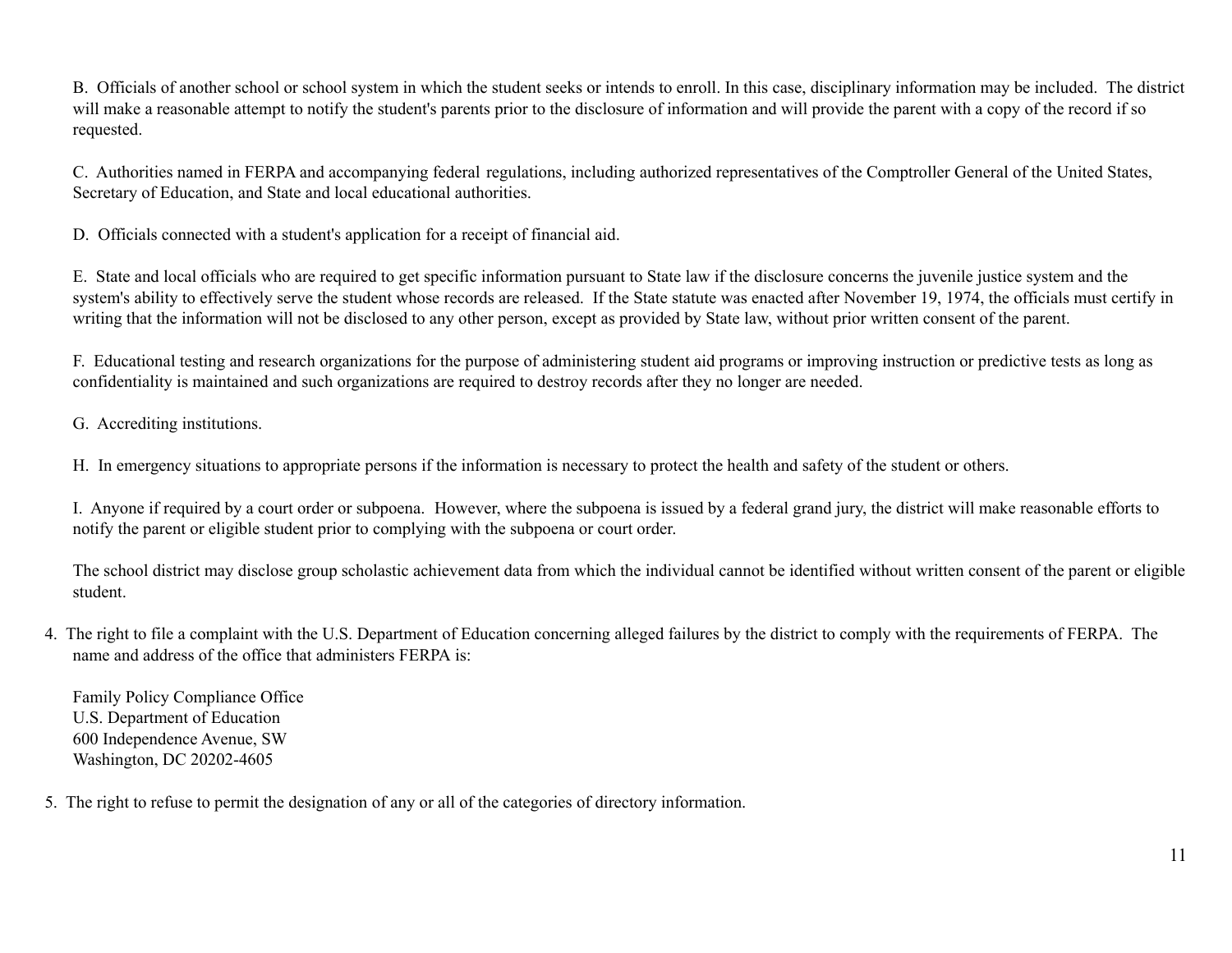The district is permitted by law to disclose directory information without written consent of the parent or eligible student. The parent or eligible student has the right to refuse to permit the designation of any or all of the categories of directory information if a written refusal is forwarded to the building principal by October 1st of the current school term.

Directory information which may be released may include the student's name, date and place of birth; major field of study; participation in officially recognized activities and sports; weight and height of members of athletic teams; dates of attendance; degrees and awards received; the most recent and previous education agency or institution attended by the student; and other similar information.

6. The right to request that information not be provided to military recruiting officers and/or representatives of postsecondary institutions without prior written parental consent.

Names, addresses, and home telephone numbers of secondary school students will be released to military recruiting officers unless a student submits within twenty-one (21) calendar days a written request to the Superintendent that such information not be released.

## **STUDENT ATTENDANCE**

Pennsylvania law requires that all parents annually receive District regulations regarding student attendance. You should refer to the handbooks issued at each school building for further details. The basic regulations are as follows:

Effective with the 2020-2021 school year, a child must comply with compulsory attendance requirements from age 6 to age 18. Specifically, a child who has attained the age of 6 on or before September 1 must enroll and attend school or begin a homeschool program that year. Additionally, any student less than 18 years of age must comply with compulsory school age requirements. The term "compulsory attendance" refers to the mandate that all children of compulsory school age having a legal residence in Pennsylvania must attend a day school in which the subjects and activities prescribed by the standards of the State Board of Education are taught in the English language, except in the following situations found in sections 1327, 1327.1, and 1330 of Pennsylvania's Public School Code (School Code):

## **Right to a Free Education:**

- A. All persons between 5 years and 21 years residing in the Whitehall-Coplay School District are entitled to a free and full education. This right extends to migratory children, children in foster care, emancipated minors, non-resident students living gratis with a district resident, and pregnant or married students. Mentally retarded children will be provided a program of education and training appropriate to their learning capabilities.
- B. Parents or guardians of all children between the ages of 8 and 17 are required by the compulsory attendance law to ensure that their children attend an approved educational institution, unless legally excused. Students who are less than 17 years of age are subject to the compulsory attendance law even though expelled. The responsibility for placing the student in school rests initially with the student's parents or guardian.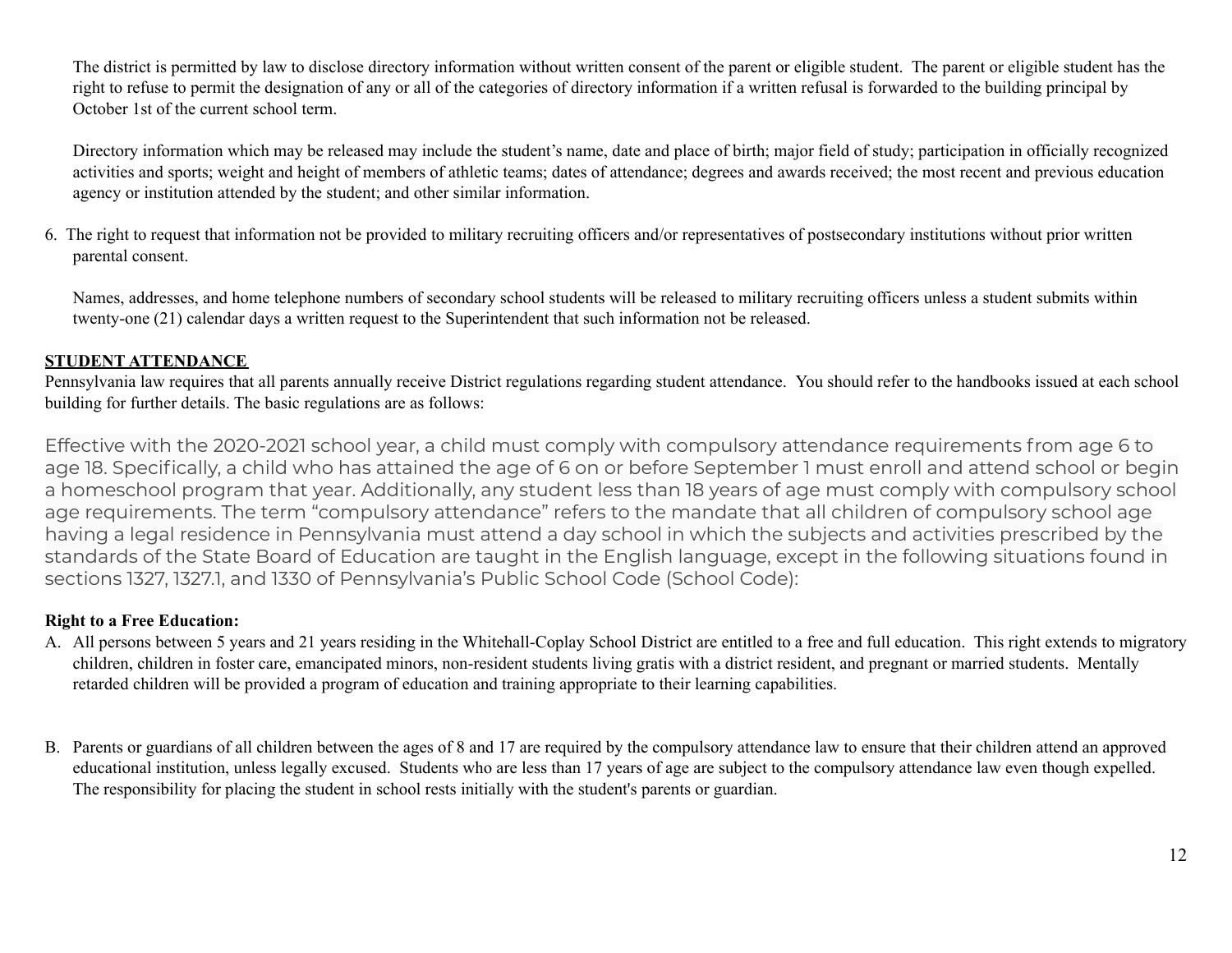- C. Students have the right to complete high school, even after they reach 17 years of age, provided they are fulfilling their responsibilities as students. A student will not be excluded from the public schools or from extracurricular activities solely on the basis of being married or pregnant.
- D. No student will be denied access to a free and full public education for reason of race, religion, sex, national origin or handicap.
- E. No student may be admitted or permitted to attend the public schools unless the child has received immunizations required by the Department of Health.

#### **BUS POLICY**

**Mrs. Christine Smith,** *Supervisor of Transportation Services* **(610) 437-4780**

The Board desires to provide the maximum safety for students of the district who use school buses.

The Board recognizes that it is necessary that bus drivers are properly trained and that buses are maintained in proper operating condition. Equally important, however, is the conduct of the students who ride the buses.

The responsibility for conduct rests primarily with parents and students. The responsibility for administration of any discipline required as a result of this policy is assigned to the school building principal.

### **Important Safety Rules**

- 1. Students should arrive at the bus stop 5-10 minutes prior to their assigned times and wait for the bus off of the street. If crossing the street to board or exit the bus, do so at least 10 feet in front of the bus after checking for traffic.
- 2. Please ride only your assigned bus and pick it up at only your assigned bus stop. Exceptions must be pre-approved by the Transportation Department.
- 3. The bus driver is the adult in charge and has the right to assign seats as needed.
- 4. Only personal listening devices with headphones are permitted on the bus.
- 5. Transporting musical instruments, athletic equipment, and school projects are permitted. However, all items must fit on the students' lap in their seats.
- 6. No glass objects, pets, or animals of any kind are permitted on the bus.

### **School bus Violations Subject to Penalty**

- 1. Not following directions from the bus driver.
- 2. Annoying or unnecessarily distracting the bus driver.
- 3. Violating safety rules.
- 4. Talking too loud or boisterous behavior.
- 5. Not allowing others a seat.
- 6. Littering.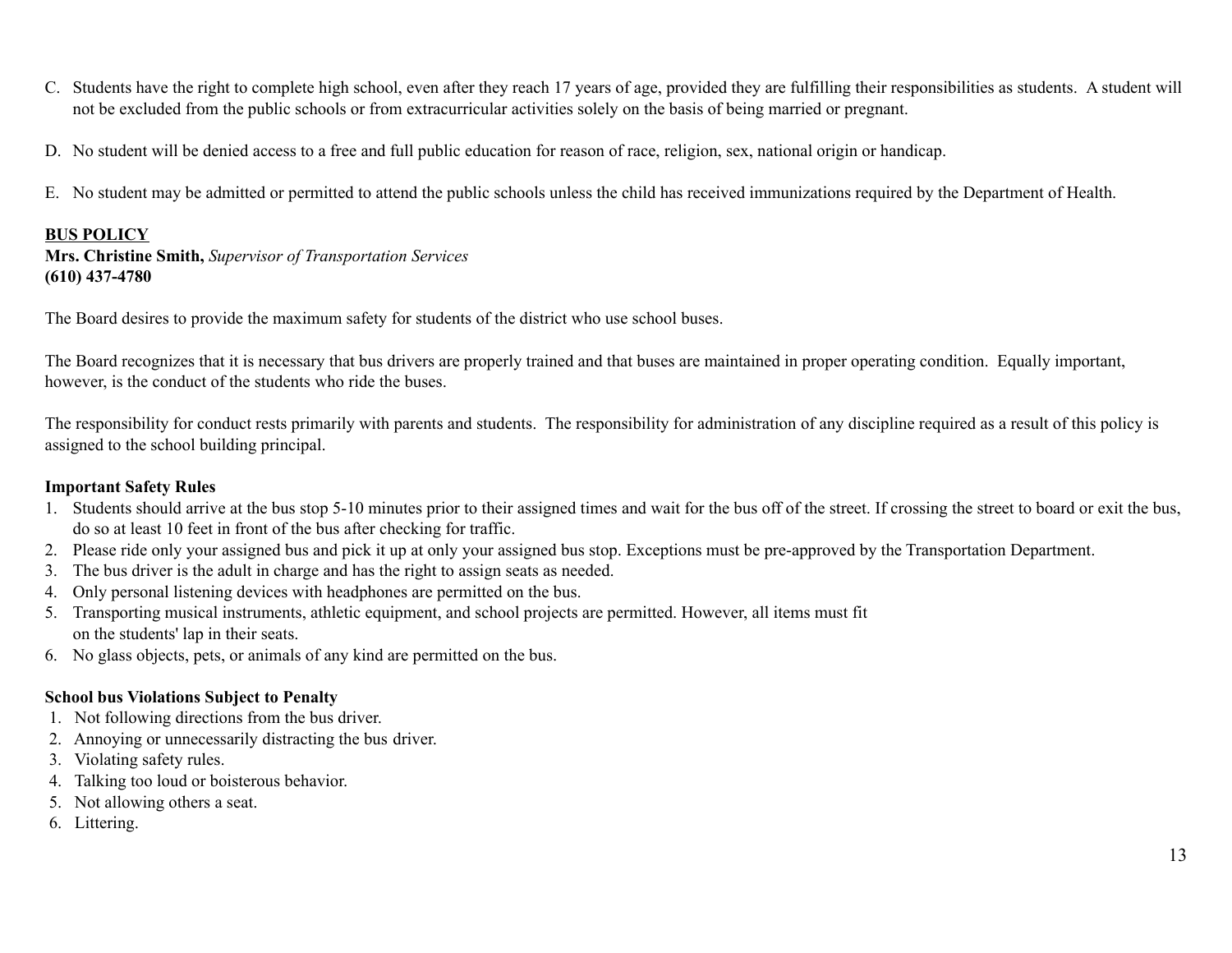- 7. Eating, drinking or chewing gum on the bus.
- 8. Pushing or tripping getting on or off the bus.
- 9. Blocking the aisle of the bus, all items must be in the seat.
- 10. Standing or changing seats while the bus is in motion.
- 11. Putting head, hands or feet out the bus window.
- 12. Throwing objects out the window.
- 13. Throwing or shooting objects at the bus driver or passengers.
- 14. Harassment to the bus driver or other students.
- 15. Unacceptable language and/or obscene gestures.
- 16. Lighting matches or lighter on the bus.
- 17. Fighting on the bus or at the bus stop.
- 18. Destruction and/or damage of any kind to the bus. (Violation will result in full restitution.)
- 19. Smoking or use of smokeless tobacco.
- 20. Use of or carrying of alcoholic beverages and/or controlled substances.
- 21. Carrying a weapon.

Disciplinary action will be the decision of the building principal. The penalties will be based on the severity of the violation and the age of the student.

Violation of Items 17 thru 21 may result in criminal charges being served on the student(s) involved by the bus driver and/or Supervisor of Transportation.

### Corrective Action:

## ITEMS 1 through 7:

FIRST OFFENSE: Warning given by the bus driver. Bus driver will document the date of warning and violation number.

SECOND OFFENSE: Conduct Report issued. Conference with the student and principal. Report sent home, signed by parent, and returned to principal. Indication of the possible loss of bus riding privilege on the next offense.

THIRD OFFENSE: Conduct Report issued. Conference with student and principal. Upon notification to the parent, students may lose bus riding privilege for up to one(1) week.

FOURTH OFFENSE: Conduct Report issued. Conference with student and principal. Upon notification to parents, students may lose bus riding privilege for an indefinite period of time. Conference with the principal and parent(s) before reinstating bus riding privilege.

## ITEMS 8 through 16: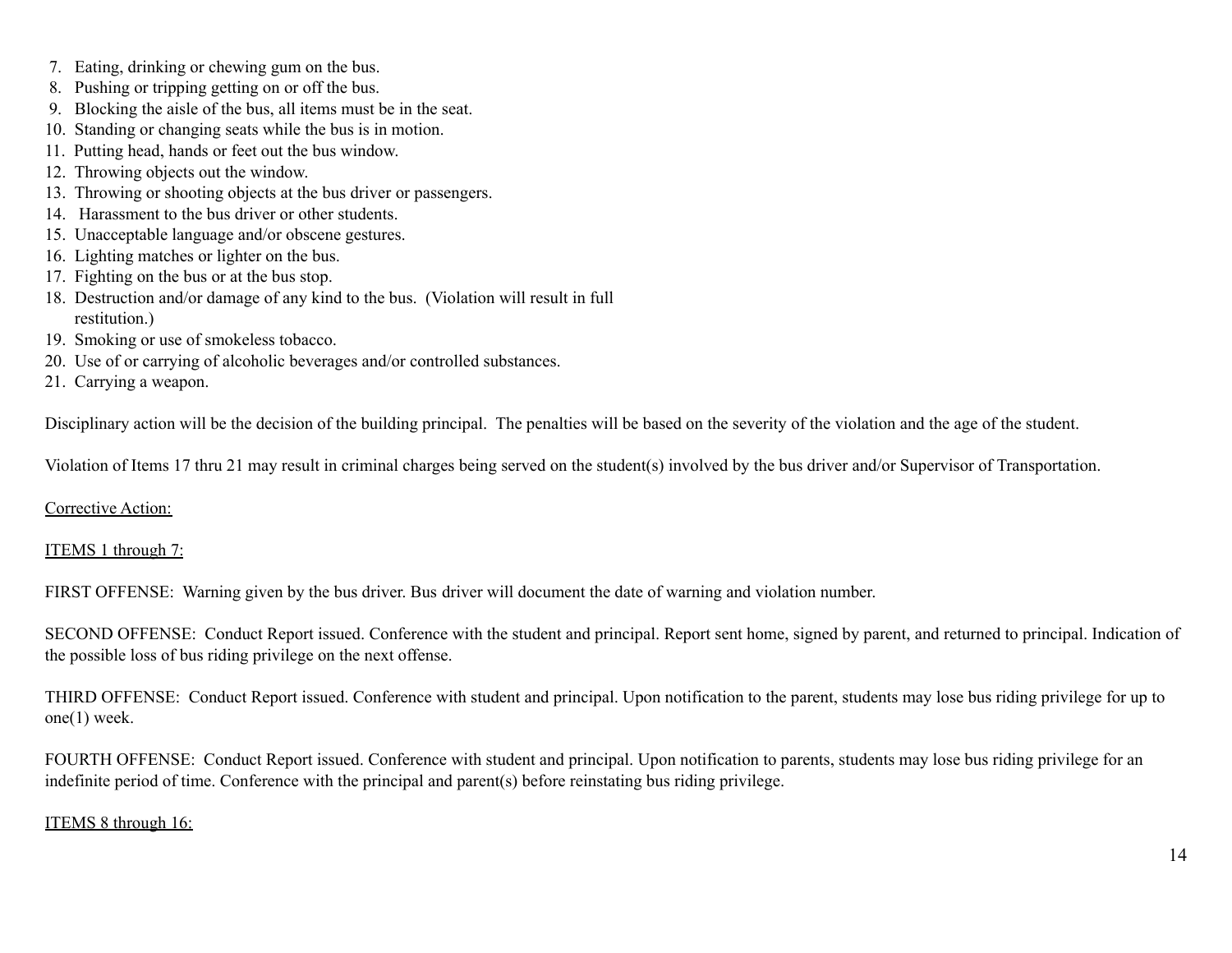FIRST OFFENSE: Conduct Report issued. Conference with the student and principal. Report sent home, signed, and returned to the principal.

SECOND OFFENSE: Conduct Report issued. Conference with the student and principal. Upon notification to parents, students may lose bus riding privilege for up to one (1) week.

THIRD OFFENSE: Conduct Report issued. Conference with the student and principal. Upon notification to parents, students may lose bus riding privilege for an indefinite period of time. Conference with principal and parents before reinstating bus riding privilege.

## ITEMS 17 through 21:

FIRST OFFENSE: Conduct Report issued. Upon notification to parents, students may lose bus riding privilege for an indefinite period of time. Conference with principal and parent(s) before reinstating bus riding privilege.

SECOND OFFENSE: Conduct Report issued. Upon notification to parents may result in immediate removal of bus riding privilege for the remainder of the school year.

The Supervisor of Transportation and/or School Bus Driver will be available for any conference if their presence is requested.

## **VIDEO CAMERA SURVEILLANCE – POLICY 810.3**

The Board of Education recognizes its responsibility to maintain discipline and to insure the safety and welfare of its occupants on school transportation vehicles, in school facilities, and on school property. As such, all persons on school owned property and in district vehicles shall be hereby notified of the presence of video cameras and the intended uses of the recordings.

Video cameras with audio capability may be used to monitor the behavior of occupants on school property and in school buses and school vehicles, to observe and monitor conditions present in facilities and on the district campus, and to monitor and promote the safety of the school environment.

The following guidelines will govern the use of video cameras:

- 1. Video cameras will be used on school buses transporting students to and from school or extra-curricular activities.
- 2. Staff and students are prohibited from tampering or otherwise interfering with video camera equipment.
- 3. Video recordings shall be used primarily for the purpose of evidence for disciplining students. Additionally, video recordings shall be used by the school district and various law enforcement agencies as evidence as permitted by law.
- 4. Students in violation of conduct rules shall be subject to disciplinary action in accordance with established Board policy and regulations governing student conduct and discipline.
- 5. The District will comply with the provisions of federal law regarding records requirements as applicable in the district's use of video recordings. Video recordings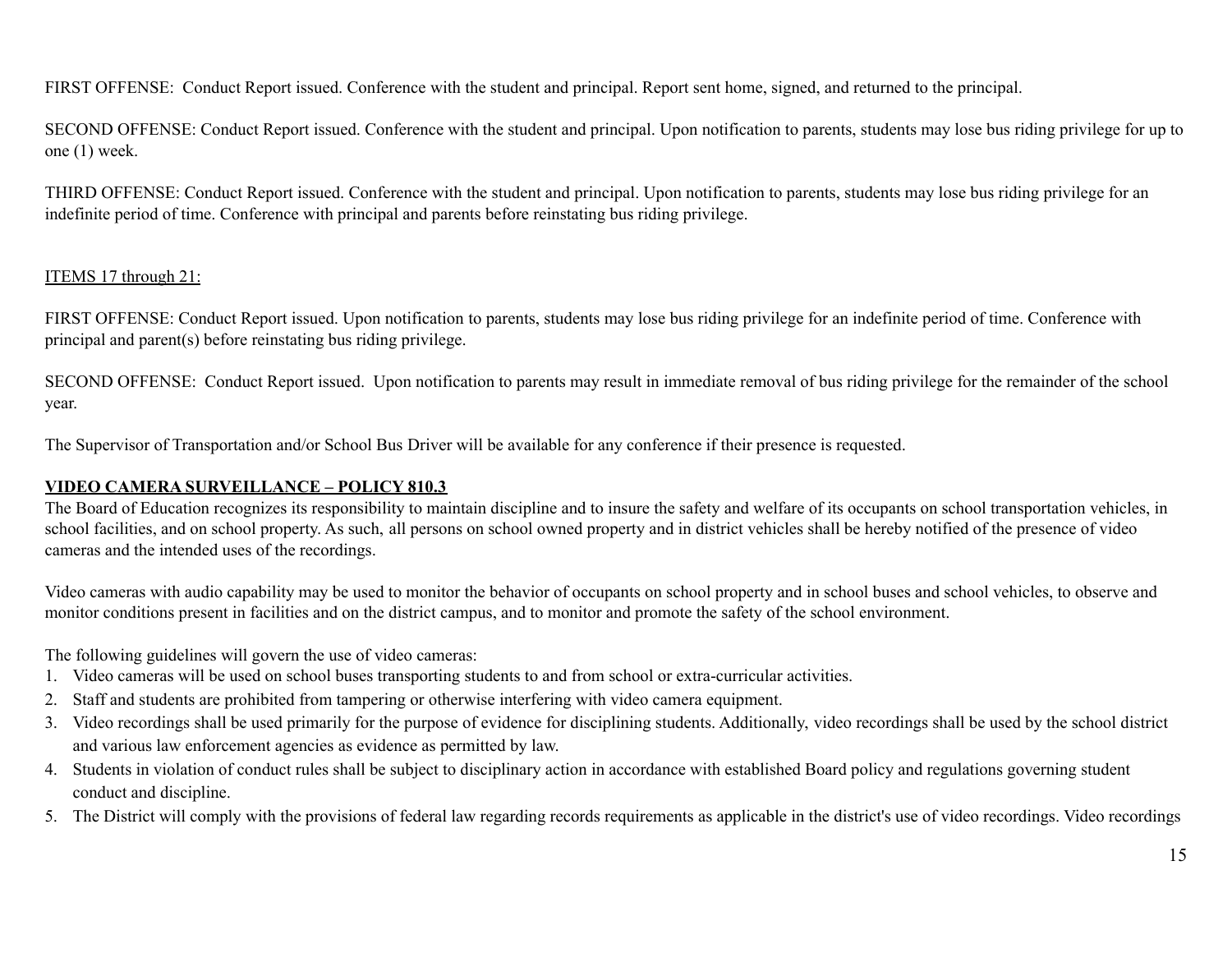considered for retention as part of a student's record will be maintained in accordance with established student record procedures governing access, review and release of student and other school district records.

6. The board has established policies that are specific to the use of video cameras. It is the responsibility of students, employees, and public occupants to understand and abide by those policies.

# **WEAPONS' POLICY 218.1**

### **Purpose**

The Board has made a strong and determined effort to maintain its schools as safe and secure places where students and staff can pursue educational endeavors. The Board is committed to providing the district with the means to maintain a safe climate for all students, staff, and visitors. Possession of weapons in the school setting is a threat to the safety of students, staff and visitors and is prohibited by law.

### **Definitions**

**Weapon** - the term shall include but not be limited to any knife, cutting instrument, cutting tool, nunchaku, firearm, shotgun, rifle, look-a-like gun, replica of a weapon, and/or any other tool, instrument or implement capable of inflicting serious bodily injury. A weapon may include any object readily capable of lethal use or capable of directly or indirectly inflicting bodily injury and possessed, transferred or handled under circumstances not manifestly appropriate for lawful uses which the object may have.

**Possessing** - a student is in possession of a weapon when the weapon is found on the person of the student; in the student's locker; under the student's control while on school property, on property being used by the school, at any school function or activity, at any school event held away from the school, or while the student is coming to or from school.

### **Authority**

The Board prohibits students from possessing and bringing weapons and replicas of weapons into any school district buildings, onto school property, to any school-sponsored activity, and onto any public vehicle providing transportation to school or a school-sponsored activity.

The school district shall expel for a period of not less than one (1) year any student who violates this weapons policy. Such expulsion shall be given in conformance with formal due process proceedings required by law. The Superintendent may recommend modifications of such expulsion requirements on a case-by-case basis.

## **Delegation of Responsibility**

In the case of a student with disabilities, the Superintendent shall take all necessary steps to comply with the Individuals with Disabilities Education Act. Any person discovering possession of a weapon in violation of this policy, or a threat to use a weapon, shall immediately notify the principal or designee, who shall immediately conduct an investigation, including interviewing witnesses, obtaining written statements, and compiling anecdotal records substantiating or refuting the claim.

The principal or designee shall immediately notify the Superintendent, the parents/guardians of all students involved, and local law enforcement officials.

The Superintendent or designee shall report all incidents relating to expulsion for possession of a weapon to the Department of Education.

The Superintendent or designee shall be responsible to develop a memorandum of understanding with local law enforcement officials that sets forth procedures to be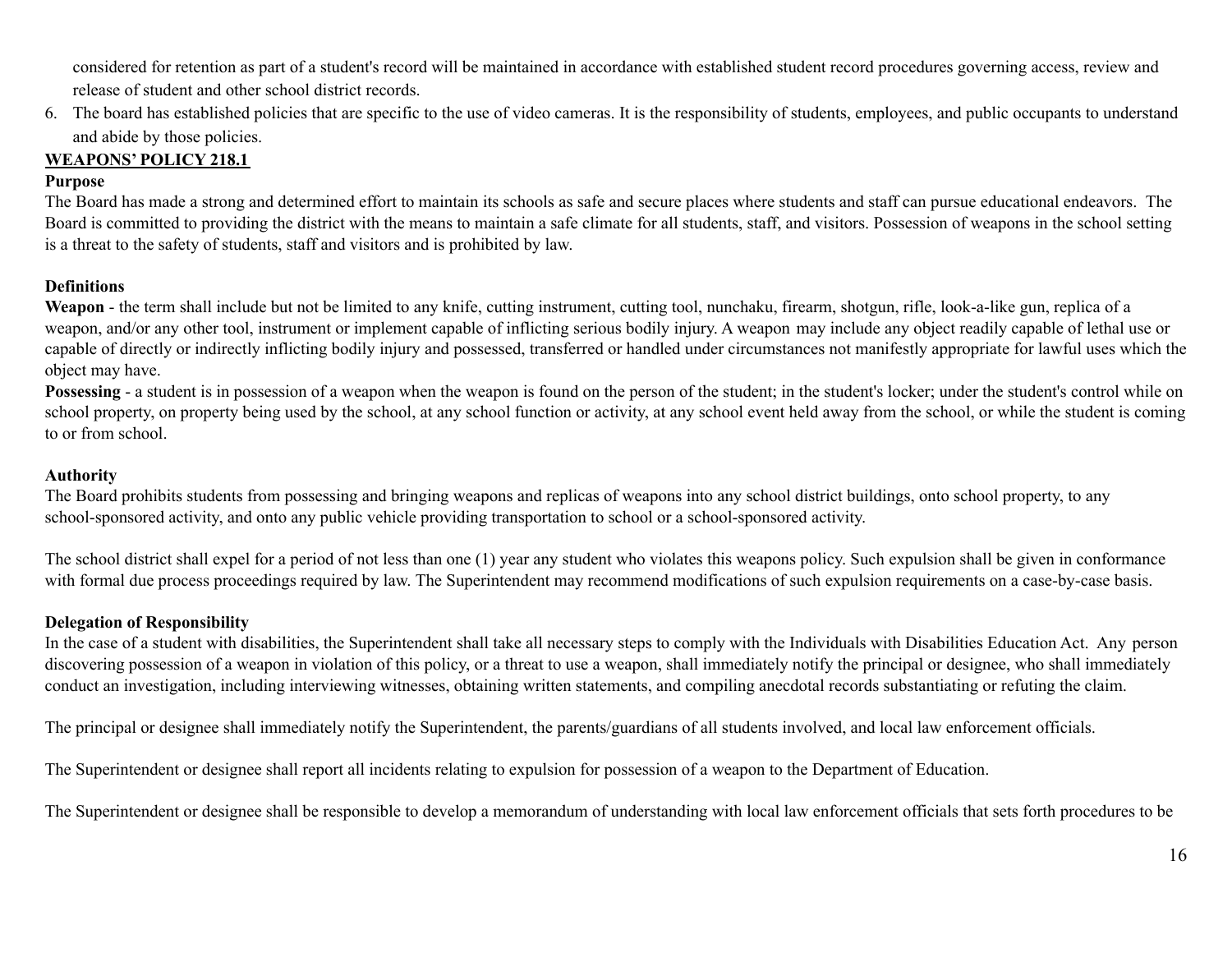followed when an incident occurs involving an act of violence or possession of a weapon by any person on school property. Acts of violence or possession of a weapon in violation of this policy shall be reported to the Office of Safe Schools on the required form twice each year.

## **Guidelines**

Students, staff, and parents/guardians shall be informed at least annually concerning this policy.

This policy shall not apply to school sponsored programs such as the Archery Program or Industrial Arts, Home Economics, or Art areas which routinely use tools, which, if improperly used could be considered a weapon. Under no circumstances are these tools to be removed from their respective areas. School officials and staff members have the responsibility to emphasize their proper and intended use(s).

Weapons may be brought into school for legitimate school purposes, such as to assist in a speech, exhibition, or project in connection with any course or extracurricular activity sponsored by the school district but only after pre-approval is made by the principal or designee, in writing, prior to the event. In such an event, the device shall be required to be deposited with the principal or designee at the school office until such time in the school day as it may be needed, when it would be checked out of the school office for that limited period of time. Further parental permission shall be required in writing. Weapons under the control of law enforcement personnel are permitted.

Any student discovered in violation of this policy to have any weapon in his/her possession, including in a locker or desk, or threatens to use a weapon on another person shall be subject to have the weapon immediately seized by school personnel. In the sole discretion of the principal or designee, the student may be excluded and not be permitted to remain in the school building, on any school premises, on any school bus, or at any school activity, event or function held at or away from school immediately upon discovery.

In accordance with federal law, possession or discharge of a firearm in, on, or within 1,000 feet of school grounds is prohibited. Violations shall be reported to the appropriate law enforcement agency.

Transfer Students: When the school district receives a student who transfers from a public or private school during an expulsion period for an offense involving a weapon, the district may assign that student to an alternative assignment or may provide alternative education, provided the assignment does not exceed the expulsion period.

### **BULLYING/CYBERBULLYING POLICY 249**

### **Purpose**

The Board is committed to providing a safe, positive learning environment for district students. The board recognizes that bullying creates an atmosphere of fear and intimidation, detracts from the safe environment necessary for student learning, and may lead to more serious violence. Therefore, the Board prohibits bullying by district students.

## **Definitions**

**Bullying** means an intentional electronic, written, verbal or physical act or series of acts directed at another student or students, which occurs in a school setting that is severe, persistent or pervasive and has the effect of doing any of the following:

1. Substantial interference with a student's education.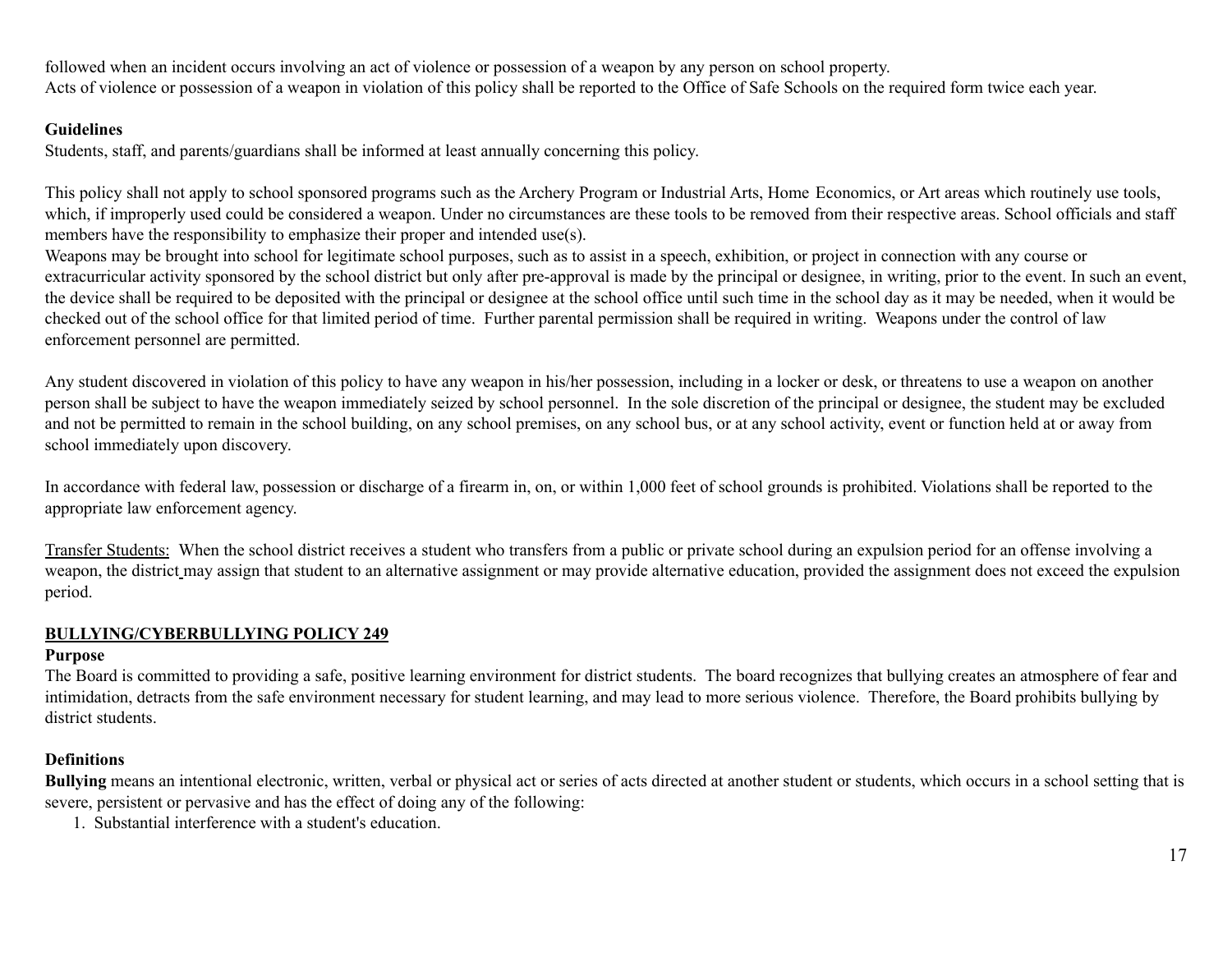- 2. Creation of a threatening environment.
- 3. Substantial disruption of the orderly operation of the school.

# **Bullying**, as defined in this policy, includes cyberbullying.

School setting means in the school, on school grounds, in school vehicles, at a designated bus stop, or at any activity sponsored, supervised or sanctioned by the school.

# **Authority**

The Board prohibits all forms of bullying by district students. The Board encourages students who have been bullied to promptly report such incidents to the building principal or designee. The Board directs that complaints of bullying shall be investigated promptly, and corrective action shall be taken when allegations are verified. Confidentiality of all parties shall be maintained, consistent with the district's legal and investigative obligations. No reprisals or retaliation shall occur as a result of good faith reports of bullying.

# **Delegation of Responsibility**

Each student shall be responsible to respect the rights of others and to ensure an atmosphere free from bullying. The Superintendent or designee shall develop administrative regulations to implement this policy.

The Superintendent or designee shall ensure that this policy and administrative regulations are reviewed annually with students.

District administration shall annually provide the following information with the Safe School Report.

- 1. Board's Bullying Policy.
- 2. Report of bullying incidents.
- 3. Information on the development and implementation of any bullying prevention, intervention or education programs.

# **Guidelines**

The Code of Student Conduct, which shall contain this policy, shall be disseminated annually to students. This policy shall be accessible in every classroom. The policy shall be posted in a prominent location within each school building and on the district website, if available.

# Education

The district may develop and implement bullying prevention and intervention programs. Such programs shall provide district staff and students with appropriate training for effectively responding to, intervening in and reporting incidents of bullying.

# Consequences For Violations

A student who violates this policy shall be subject to appropriate disciplinary action consistent with the Code of Student Conduct, which may include:

- 1. Counseling within the school
- 2. Parental conference
- 3. Loss of school privileges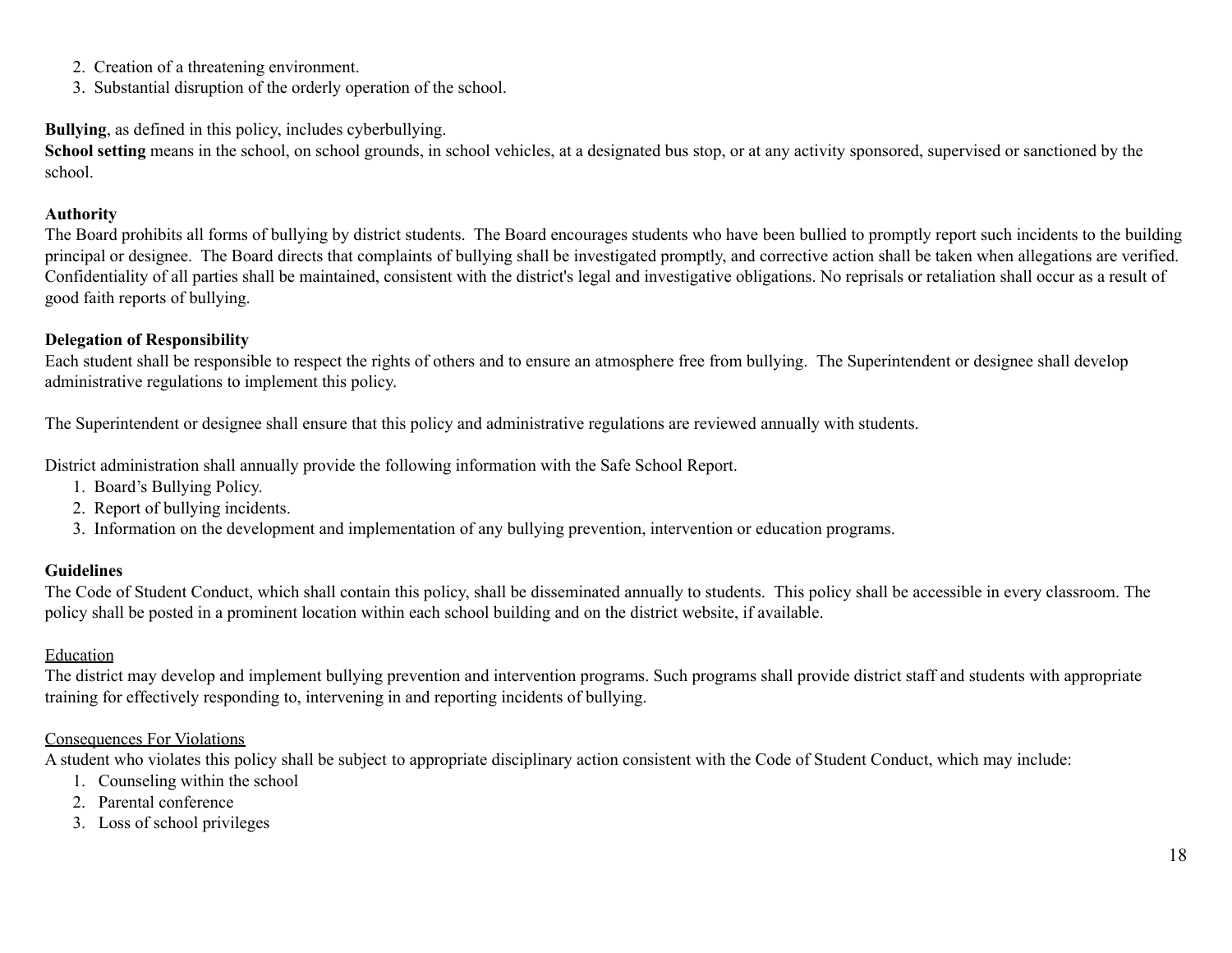- 4. Transfer to another school building, classroom or school bus
- 5. Exclusion from school-sponsored activities
- 6. Detention
- 7. Suspension
- 8. Expulsion
- 9. Counseling/Therapy outside of school
- 10. Referral to law enforcement officials

# **UNLAWFUL HARASSMENT**

The Board strives to provide a safe, positive learning climate for students in the schools. Therefore, it shall be the policy of the district to maintain an educational environment in which harassment in any form is not tolerated. The Board prohibits all forms of unlawful harassment of students by all district students and staff members, contracted individuals and vendors, and volunteers in the schools. The Board encourages students who have been harassed to report promptly such incidents to the designated employees. The Board directs that complaints of harassment shall be investigated promptly, and corrective action shall be taken when allegations are verified. Confidentiality of all parties shall be maintained, consistent with the districts' legal and investigative obligations. No reprisals or retaliation shall occur as a result of good faith charges of harassment.

# **DRUG AND ALCOHOL POLICY/GUIDELINES**

## **PREFACE**

This policy, including its rules, regulations, and guidelines, is a coordinated effort by the Whitehall-Coplay School District to openly and effectively respond to the potential and current uses and abuses of drugs, alcohol, and mood altering substances by members of its entire student population. (K through 12)

# **STATEMENT OF POLICY**

Through the use of an up-to-date revised curriculum, classroom activities, community support and resources, a strong and consistent administration and faculty effort, and rehabilitative and disciplinary procedures, the Whitehall-Coplay School District will work to educate, prevent, and intervene in the use and abuse of all drug, alcohol, and mood altering substances by the entire student population.

As an extension of this policy, the following rules, regulations, and guidelines shall be used by all school district personnel when responding to drug, mood altering substance, and alcohol related situations.

# **DEFINITION OF TERMS**

**Drug/Mood Altering Substance/Alcohol -** shall include any alcohol or malt beverage, any drug defined by law as a controlled substance, chemical, abused substance or medication for which a prescription is required under the law and/or any substance which is intended to alter mood. Examples of the above include, but are not limited to beer, wine, liquor, marijuana, hashish, chemical solvents, glue, look alike substances and any capsules or pills not registered with the school nurse, annotated within the student's health record and given in accordance with the School District policy for the administration of medication to students in school. **Student Assistance Program Core Team** - a multi-disciplinary team, hereafter called the S.A.P. Core Team, composed of school personnel (teachers, administrators, nurses, counselors). This team has been trained to understand and work on the issues of adolescent chemical use, abuse, and dependency and will play a primary role in the identification and referral process of students coming to their attention through the procedures outlined in this policy.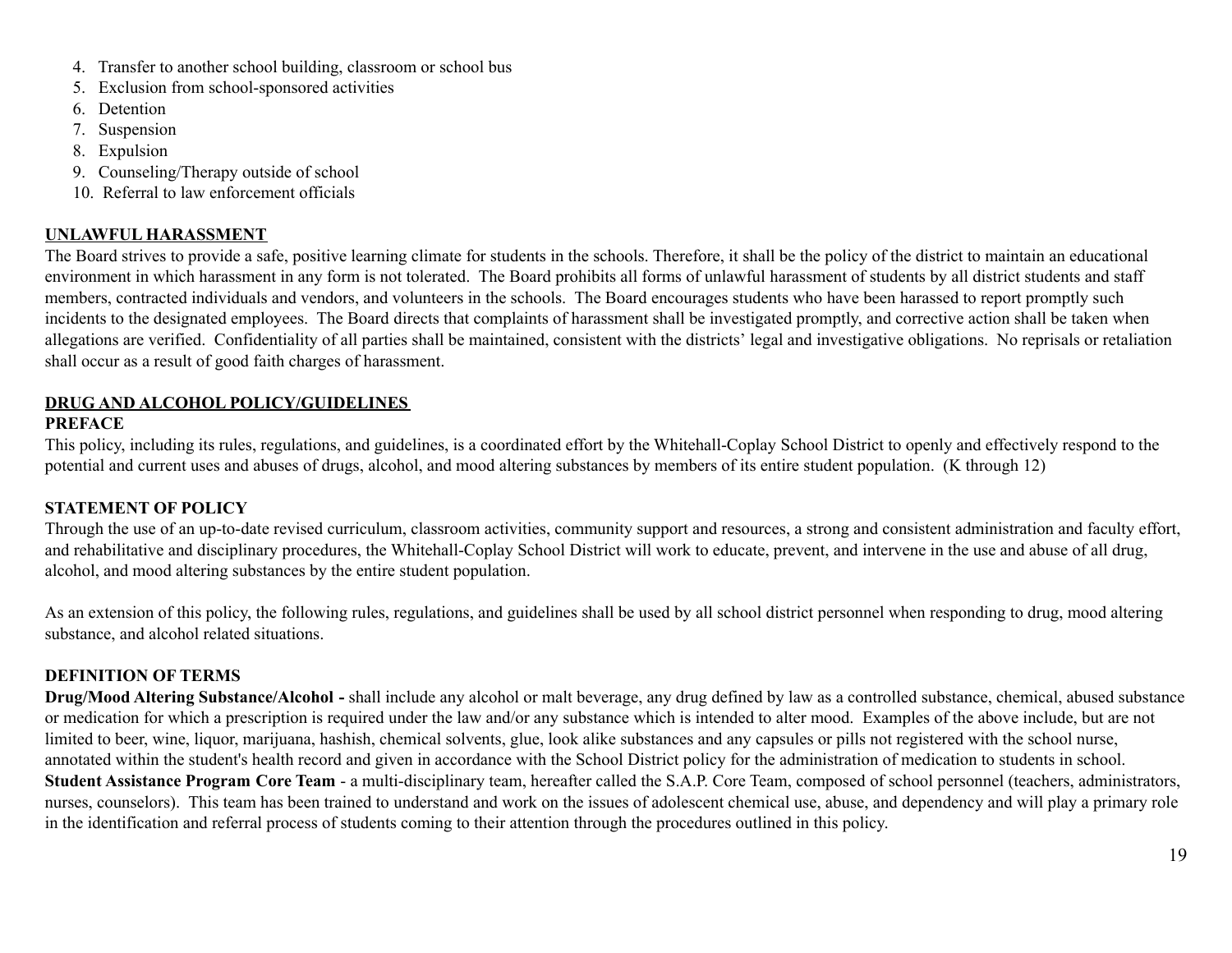**Distributing** - deliver, sell, pass, share or give any alcohol, drug, or mood altering substance, as defined by this policy, from one person to another or to aid therein. **Possession** - possess or hold, without any attempt to distribute any alcohol, drug, or mood altering substances determined to be illegal or as defined by this policy. **Cooperative Behavior** - shall be defined as the willingness of a student to work with staff and school personnel in a continuing reasonable and helpful manner, complying with requests and recommendations of the members of the S.A.P. Core Team.

**Uncooperative Behavior** - is resistance or refusal, either verbal, physical or passive, on the part of the student to comply with the reasonable request or recommendations of school personnel. Defiance assault, deceit, and flight shall constitute examples of uncooperative student behavior. Uncooperative behavior shall also include the refusal to comply with the recommendations of the S.A.P. Core Team.

**Drug Paraphernalia** - includes any utensil or item which in the school's judgment can be associated with the use of drugs, alcohol, or mood altering substances as defined by law. Examples include but are not limited to roach clips, pipes, and bowls or other items as defined by law.

**Cumulative Records -** All Drug and Alcohol violations records will be cumulative in grades K through 5 with no carryover to grades 6-12. Beginning in grade 6, Drug and Alcohol violations will again become cumulative and transferable within the Whitehall-Coplay School District.

**Administrator(s)** - the person(s) in charge of the individual building in which the incident takes place.

### **RULES AND REGULATIONS**

A student who on school grounds, during a school session, or anywhere at a school-sponsored activity is under the influence of alcohol, drugs, or mood altering substances, or possesses, uses, dispenses, sells or aids in the procurement of alcohol, narcotics, restricted drugs, mood altering substances, or any such chemical substance restricted by law or over the counter drug not registered with the school nurse, shall be subjected to discipline pursuant to the provisions and procedures outlined in Board Policies.

## SITUATIONAL/CATEGORY

1. A student possesses, uses, or is under the influence of drugs, mood altering substances, or alcohol. First offense.

# DISCIPLINE/REHABILITATION

Referral to the S.A.P. Core Team. Possible 10 day out of school suspension or expulsion. The administration may request that conditions for the return to school following suspension include an assessment by a licensed drug/ alcohol agency or School Board designated mental health professional and compliance with the recommendations obtained. Possible expulsion from extra-curricular activities.

## SITUATIONAL/CATEGORY

2. A student is caught again in possession, use, or under the influence of drugs, mood altering substances, or alcohol.

# DISCIPLINE/REHABILITATION

Referral to the S.A.P. Core Team. Ten (10) day out of school suspension. Possible expulsion from school, which could be permanent. The administration may request that conditions for the return to school following expulsion include an assessment by a licensed drug/alcohol agency or School Board designated mental health professional and compliance with the recommendations obtained. Possible expulsion from extra-curricular activities.

## SITUATIONAL/CATEGORY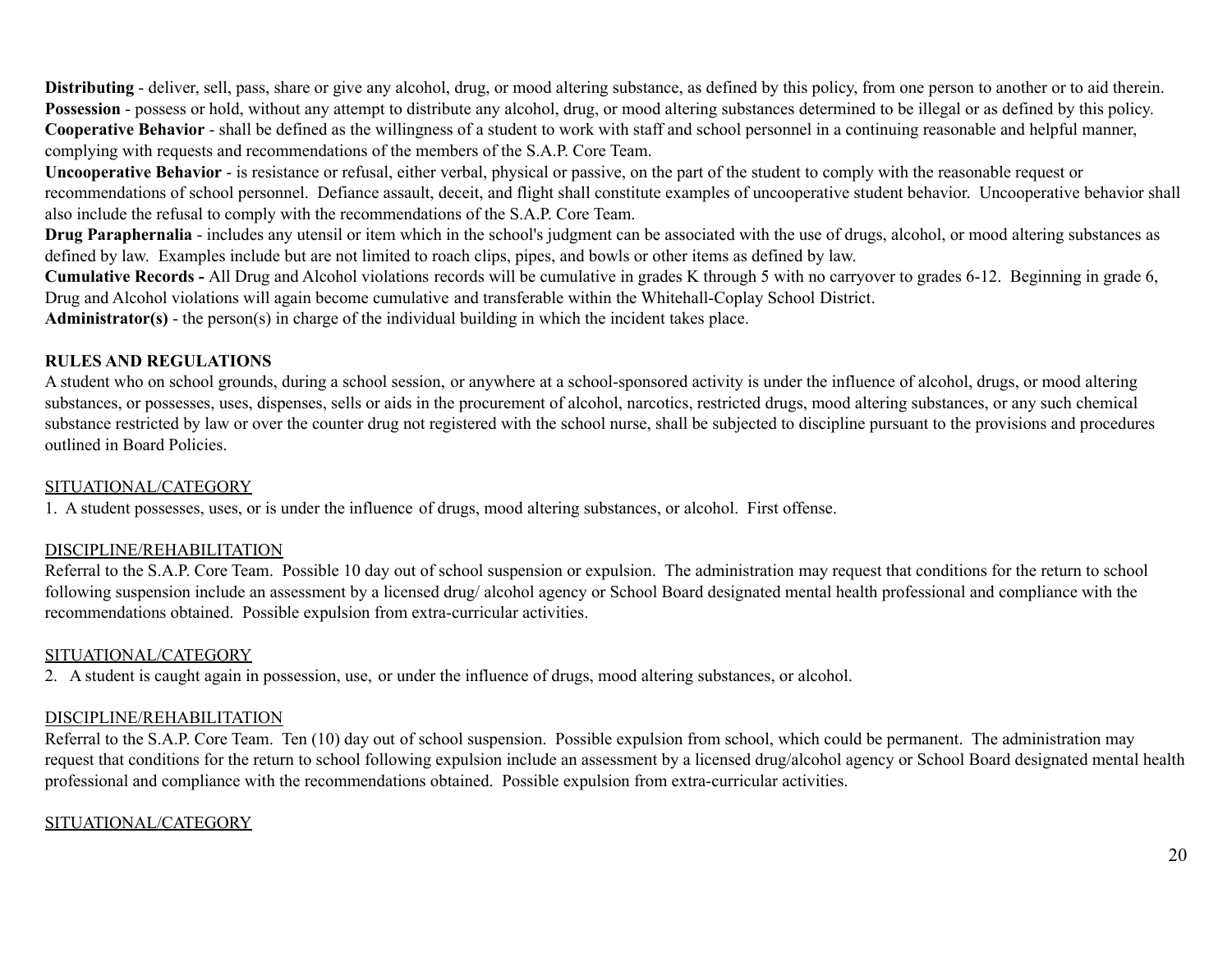## 3. A student is distributing a drug, mood altering substance, or alcohol.

### DISCIPLINE/REHABILITATION

Referral to the S.A.P. Core Team. Grounds for expulsion from school, which could be permanent. The administration may request that conditions for the return to school following expulsion include an assessment by a licensed drug/alcohol agency or School Board designated mental health professional and compliance with the recommendations obtained. Possible expulsion from extra-curricular activities.

### Responsibilities for Policy Implementation

Implementation of this policy is the responsibility of the building principal who is charged to interpret the evidence and the circumstances of each situation to determine the status of the offender and the status of the offender's future program. Searches without warrant may be conducted upon the basis of reasonable suspicion that the student is concealing something, possession of which is either in violation of the law or of school rules. Individual personal searches may be made upon the denial of voluntary disclosure of suspected property or the denial of consent to make the search while reasonable suspicion continues to exist.

### **SCHOOL GUIDELINES**

As an integral part of the Whitehall-Coplay School District Drug and Alcohol Prevention Program, these guidelines represent one component in a district-wide effort to respond effectively to drug, mood altering substances, and alcohol related situations that may occur at school or at school-sponsored activities. These guidelines are intended to provide a positive means to respond to drug, mood altering substances, and alcohol related incidents. The Whitehall-Coplay School District will provide a safe and healthy environment for students with due consideration for their legal rights and responsibilities. The Board reserves the right to use any reasonable measures deemed necessary to control substance abuse even if the same is not provided for specifically in any rule or regulation enumerated herein.

## The complete Controlled Substances/Paraphernalia Policy (227) and Guidelines (Attachment 227) can be viewed on the district's website **http://www.whitehallcoplay.org/districtsite/ following the** *District* **tab to** *District Overview* **to** *WCSD Policy Manual***.**

## **SUSPENSION AND EXPULSION POLICY 233**

### **Purpose**

The Board recognizes that exclusion from the educational program of the schools, whether by suspension or expulsion, is the most severe sanction that can be imposed on a student and one that cannot be imposed without due process. The Board shall define and publish the types of offenses that would lead to exclusion from school. Exclusions affecting students with disabilities shall be governed by applicable state and federal law and regulations.

## **Authority**

The Board may, after proper hearing, suspend or expel a student for such a time as it deems necessary, or may permanently expel a student.

Every principal or teacher in charge of a public school may temporarily suspend any student for disobedience or misconduct.

The principal and/or his/her designee have the authority to suspend a student (in-school or out-of-school suspension). The following examples include, but are not limited to, the offenses that warrant suspension or expulsion. The suspension may take place during school hours or after the school day.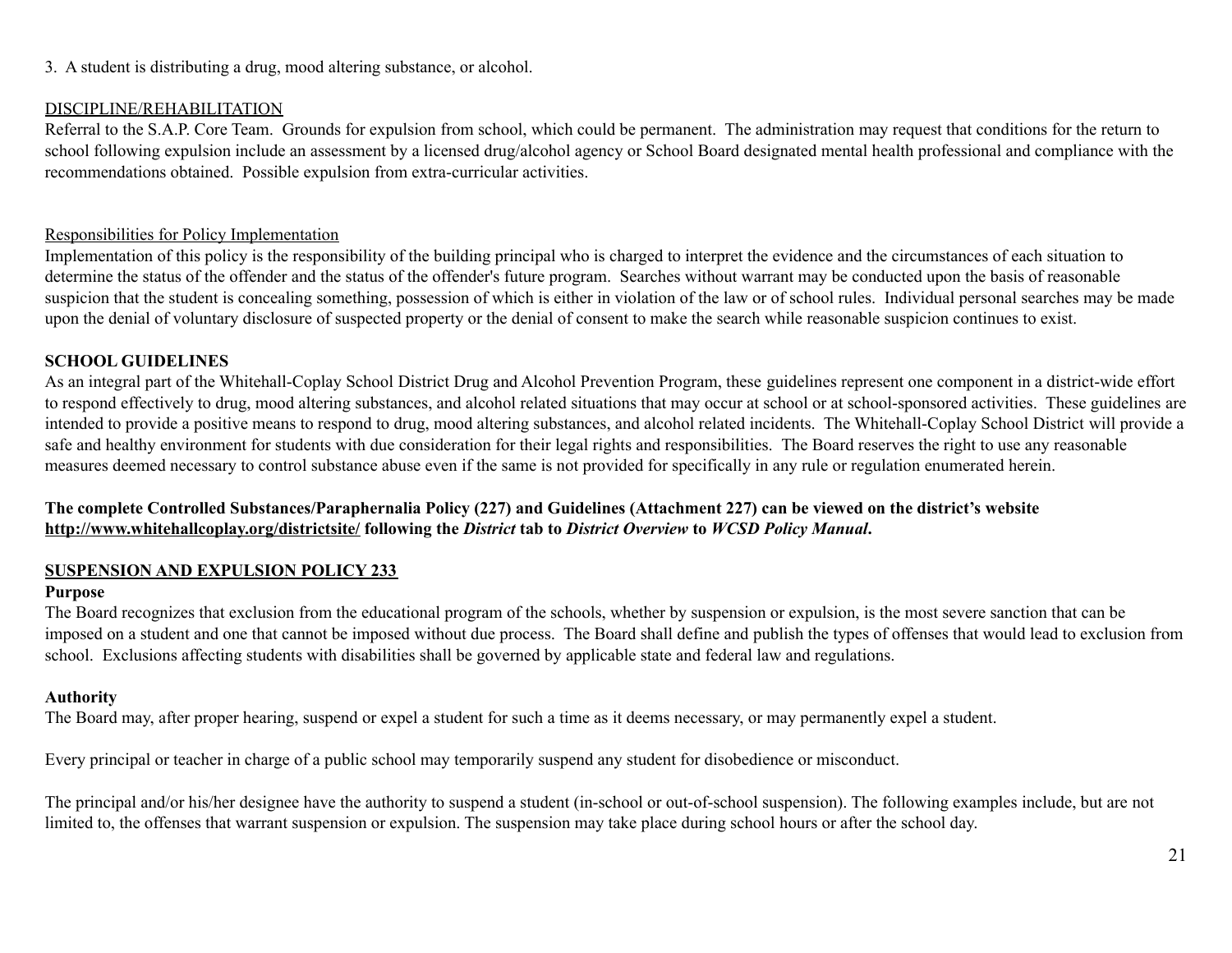- 1. Fighting
- 2. Use of tobacco
- 3. Use or possession of controlled substances and/or drug paraphernalia
- 4. Truancy
- 5. Destruction of (school) property
- 6. Stealing
- 7. Use of profanity (oral or written)
- 8. Cutting of classes
- 9. Disruption of the educational process after a request or command to cease all actions (verbal or physical), which distract other students' attention, concentration, or performance
- 10. Activating false fire alarms, issuing a bomb threat, or any action threatening the safety of the student body and/or staff
- 11. Disregard for safety procedures while on school property
- 12. Student drivers who do not register for parking permit
- 13. Extortion of money or service
- 14. Chronic lateness to class
- 15. Leaving school building without permission
- 16. Reckless driving or speeding on campus
- 17. Behavior leading to ejection from school functions
- 18. Chronic discipline infractions
- 19. Bus misconduct
- 20. Terroristic threat
- 21. Harassment/bullying
- 22. Other acts or misconduct considered serious in nature by the principal or his/her designee may result in similar action.

Any of the offenses listed in this policy may jeopardize a student's privilege to participate in baccalaureate or commencement exercises at the end of the school year.

The following offenses include but are not limited to resulting in expulsion in accordance with Board policy:

- 1. Second offense of possession or use of controlled substances
- 2. Possession of large amount of controlled substance
- 3. Selling or dispensing controlled substances
- 4. Possession of weapons or look-alike weapons in violation of Board policy
- 5. Assaulting any district employee
- 6. Repeated acts of misbehavior for any and all offenses after full suspension

# Exclusion From School – Out-Of-School Suspension

The principal or person in charge of the school may suspend any student for disobedience or misconduct for a period of one (1) to ten (10) consecutive schooldays and shall immediately notify the parent/guardian and the Superintendent or designee in writing when the student is suspended.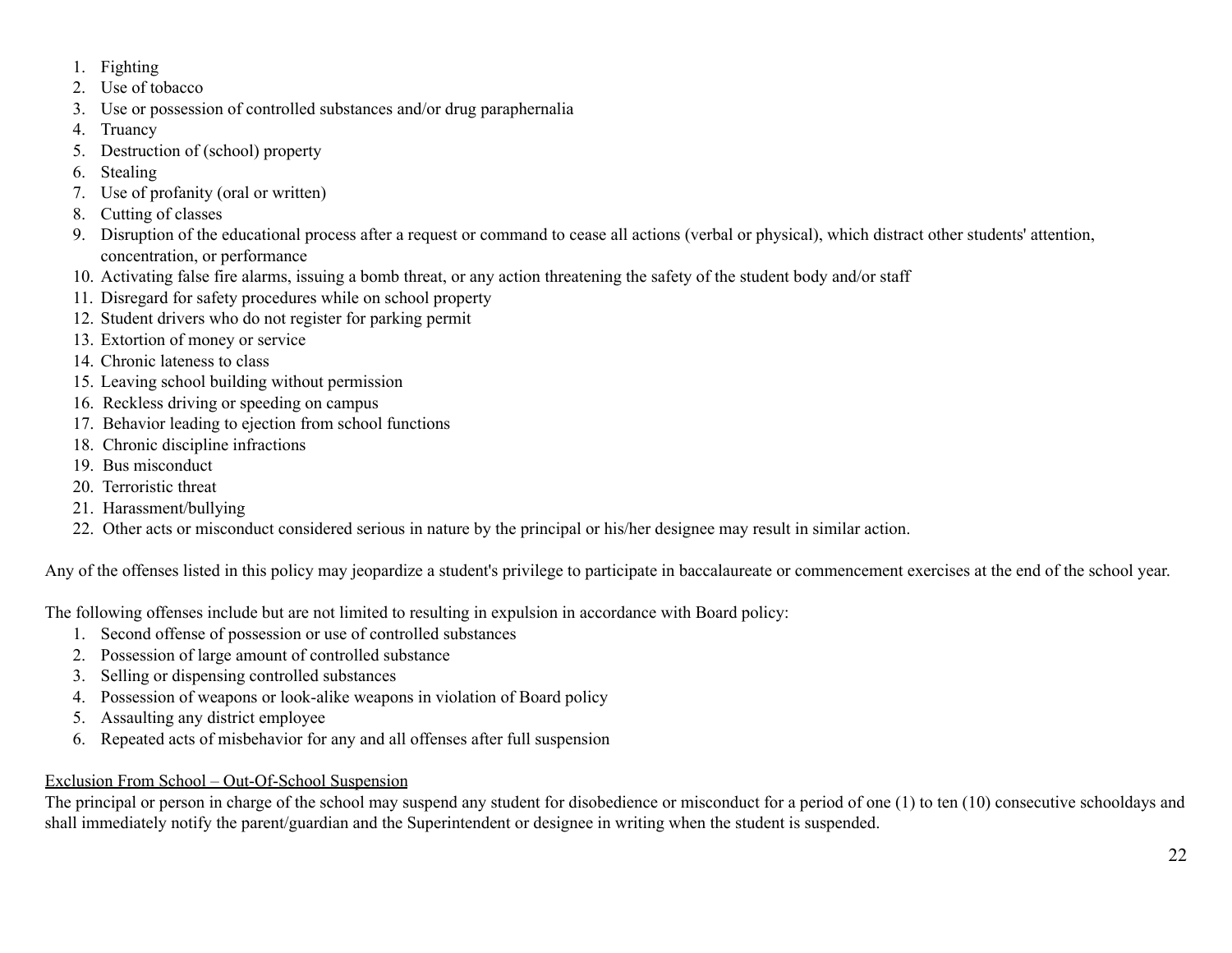No student may be suspended without notice of the reasons for which s/he is suspended and an opportunity to be heard on his/her own behalf before the school official who holds the authority to reinstate the student. Prior notice is not required where it is clear that the health, safety or welfare of the school population is threatened. Suspensions may not be made to run consecutively beyond the ten school day period.

When a suspension exceeds three (3) school days, the student and parent/guardian shall be given the opportunity for an informal hearing with the designated school official. Such a hearing shall take place as soon as possible after the suspension, and the district shall offer to hold it within the first five (5) days of the suspension. Informal hearings under this provision shall be conducted by the building principal. The purpose of the informal hearing is to permit the student to explain the circumstances surrounding the event leading to the suspension, to show why the student should not be suspended, and to discuss ways to avoid future offenses.

## Exclusion From Class - In-School Suspension

No student may receive an in-school suspension without notice of the reasons for which s/he is suspended and an opportunity to be heard prior to the time the suspension becomes effective. The parent/guardian shall be informed of the suspension action taken by the school.

Should the in-school suspension exceed ten (10) consecutive school days, the student and parent/guardian shall be offered an informal hearing with the building principal. Such hearing shall take place prior to the eleventh day of the in-school suspension. The procedure shall be the same as the procedure for informal hearings held in connection with out-of-school suspensions.

The district shall provide for the student's education during the period of in-school suspension.

### Expulsion

Expulsion is exclusion from school by the Board for a period exceeding ten (10) consecutive school days. The Board may permanently expel from the district rolls any student whose misconduct or disobedience warrants this sanction. No student shall be expelled without an opportunity for a formal hearing before the Board or a duly authorized committee of the Board, and upon action taken by the Board after the hearing. A formal hearing shall be required in all expulsion actions.

## The complete Suspension and Expulsion Policy (233) can be viewed on the district's website http://www.whitehallcoplay.org/districtsite/ following the District **tab to** *District Overview* **to** *WCSD Policy Manual***.**

## **REPORTING AND RECORDS RETENTION REGARDING DISCIPLINE AND VIOLENCE IN SCHOOLS**

## **Student Admission to the District**

Prior to the admission to any school within the District, the parent, guardian or other person having control or charge of a student shall, upon registration, provide a sworn statement or affirmation stating whether the pupil was previously suspended or expelled from any public or private school in Pennsylvania or any other state for a act or offense involving weapons, alcohol or drugs, or for the willful infliction of injury to another person or for any act of violence against persons and/or property committed on school premises, at any school sponsored activities, or on any public or school sponsored activity. This registration shall be maintained as part of the student's disciplinary record. **24 P.S. 13-1304-A(A).**

A willful false statement made under this section is a misdemeanor of the third degree and shall be reported immediately to the appropriate authorities. **24 P.S. 13-1304-A(B).**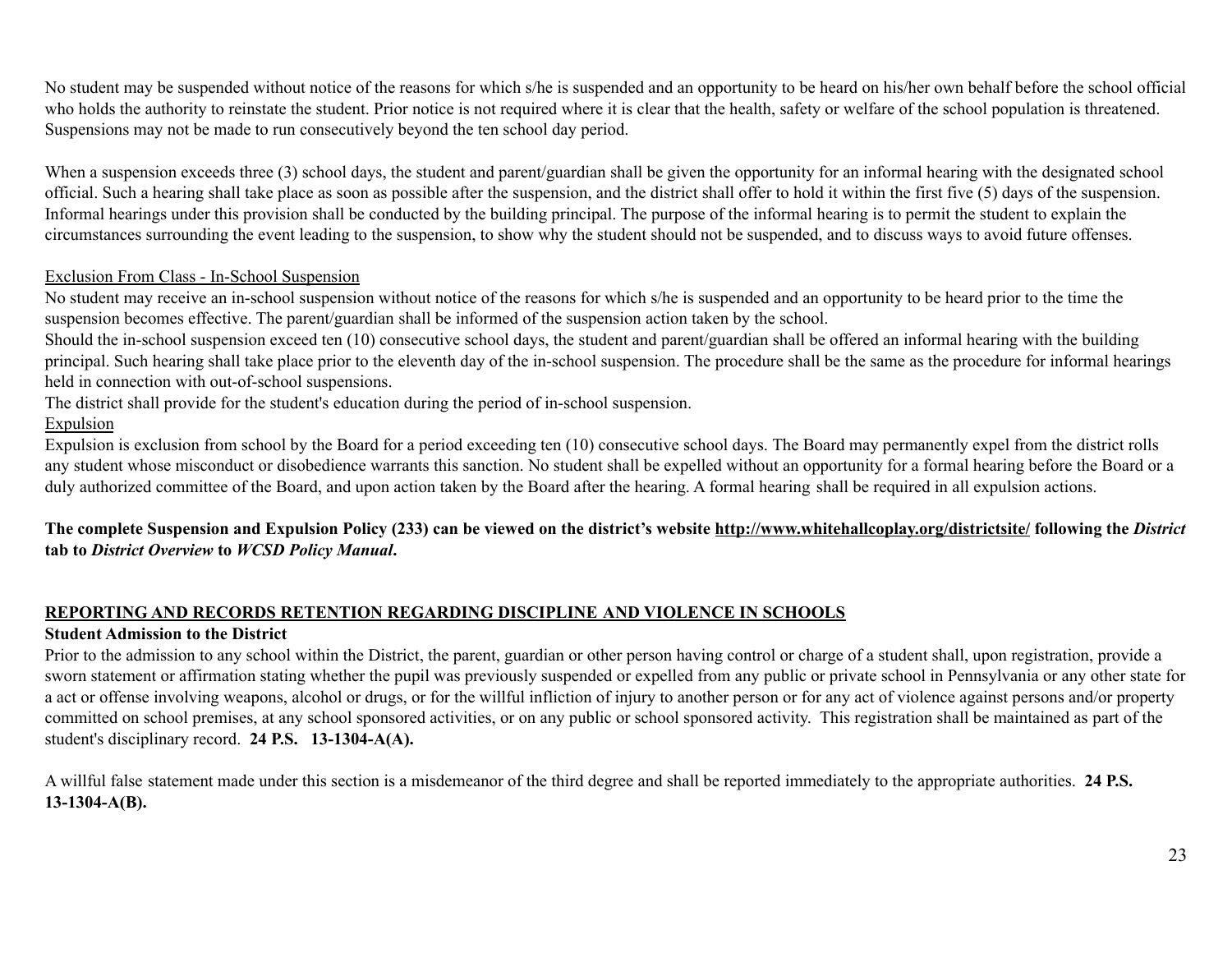### **Student Transfer**

Whenever a pupil transfers from the District to another school entity, a certified copy of the student's disciplinary record shall be transmitted upon request to the school entity to which the pupil has transferred. Once the school entity to which the student has transferred requests the record, the District shall supply a certified copy of the student's disciplinary record within ten (10) days from receipt of the request. **24 P.S. 13-1304-A(B).**

Permission of the parent, guardian or other person having control or charge of the student shall not be required for transfer of the individual student's record to another school entity within Pennsylvania or in another state in which the student seeks enrollment or is enrolled. **24 P.S. 13-1306-A.**

#### **Availability of Record**

A student's disciplinary record, as well as records maintained under this policy, shall be available for inspection to the student and his parent, guardian or other person having control or charge of the student, to District officials and to state and local law enforcement officials as provided by law. **24P.S. 13-1306-A.**

#### **Maintenance of Records**

The District shall maintain updated records of all incidents of violence, incidents involving possession of weapons and convictions or adjudications of delinquent acts, as defined in 42 PA C.S. Section 6302, for acts committed on school premises, at any school sponsored activities, or on any public or private conveyance providing transportation to or from a school or school sponsored activity by students enrolled therein on both a district-wide and school-by-school bases. Records maintained under this section shall be contained in a format developed by the Pennsylvania State Police in cooperation with the Office of Safe Schools. A statistical summary of these records shall be made accessible for examination by the public during regular business hours.

### **24 P.S. 13-1307-A.**

The District may also make similar reports regarding incidents involving possession of facsimile weapons.

## **PARENTAL/FAMILY INVOLVEMENT POLICY 917**

### **Purpose**

The Board recognizes the vital role parents/guardians and family play in the education, welfare and values of their children. The district is committed to the belief that all students can learn and acknowledges that schools and families share a commitment to the educational success of students.

### **Definition**

**Parental and family involvement** shall be defined as an ongoing process that assists parents/guardians and families to meet their basic obligation as a child's first educator, promotes clear two-way dialogue between home and school, and supports parents/guardians as leaders and decision-makers concerning the education of their children at all levels.

### **Authority**

The Board recognizes that the responsibility for each student's education is shared by the school and the family and acknowledges that schools and families must work as knowledgeable, cooperative partners to effectively educate all students. To this end, the Board shall support the development, implementation, and continuing evaluation of a parental and family involvement program that will involve parents/guardians at all grade levels in a variety of roles.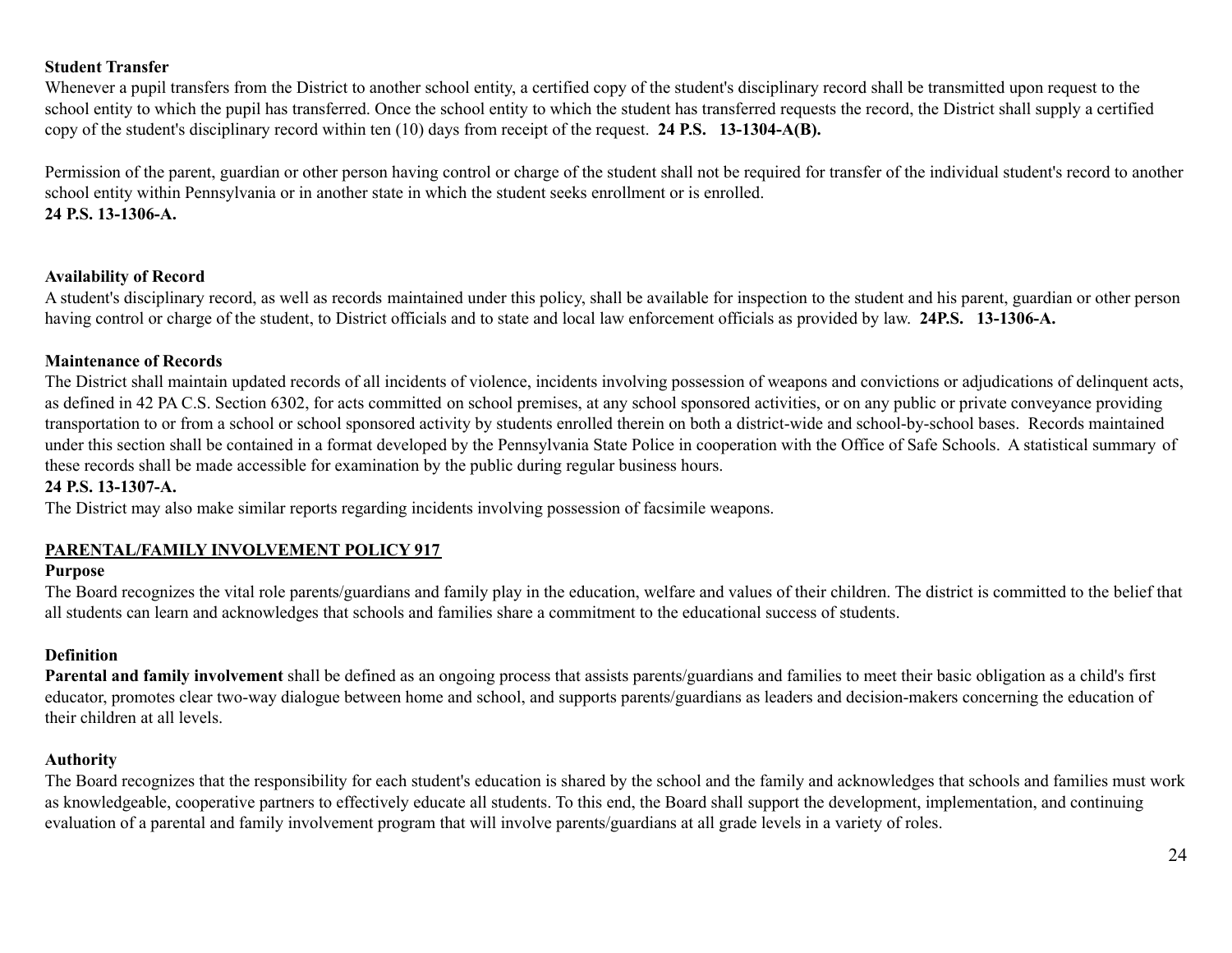## **Guidelines**

Because parents/guardians are familiar with the needs, problems and abilities of their children, staff should communicate with and seek their input throughout the school year.

The parental and family involvement program may include the following:

- 1. Support for parents/guardians as school leaders and decision-makers, in addition to serving in advisory roles.
- 2. Promotion of clear two-way communication between the school and the family about school programs and student progress.
- 3. Assistance to parents/guardians and families in developing parenting skills to foster positive relationships at home, to support children's educational efforts, and to assist their children with learning at home.
- 4. Involvement of parents/guardians, with appropriate training, in instructional and support roles at the school.

## **New Student Registration - EFFECTIVE June 1, 2009**

At the time of enrollment/registration into the Whitehall-Coplay School District (at any grade level) parents will be required to provide verification of residency in Whitehall-Coplay School District. Students will not be allowed to enter the School District without this verification. *Please contact the district registration secretary for complete listing of residency verification.*

## **STUDENT'S RIGHTS AND RESPONSIBILITIES**

The Whitehall-Coplay School District Board of Directors has adopted policies and guidelines concerning Student Rights and Responsibilities as required by the State Board of Education. The following items are provided in order to implement the policies and are effective immediately.

## **Student Responsibilities**

- A. Student responsibilities include regular school attendance, conscientious effort in classroom work, and conformance to school rules and regulations. Most of all, students share with the administration and faculty a responsibility to develop a climate within the school that is conducive to wholesome learning and living.
- B. No student has the right to interfere with the education of his fellow students. It is the responsibility of each student to respect the rights of teachers, students, administrators and all others who are involved in the educational process.
- C. Students should express their ideas and opinions in a respectful manner so as not to offend or slander others.
- D. It is the responsibility of the students to:
	- 1. Be aware of all rules and regulations for student behavior and conduct themselves in accord with them.
	- 2. Be willing to volunteer information in matters relating to the health, safety, and welfare of the school community and the protection of school property.
	- 3. Dress and groom themselves so as to meet fair standards of safety and health, and so as not to cause substantial disruption to the educational processes.
	- 4. Assume that until a rule is waived, altered or repealed, it is in full effect.
	- 5. Assist the school staff in operating a safe school for all students enrolled therein.
	- 6. Be aware of and comply with state and local laws.
	- 7. Exercise proper care when using public facilities and equipment.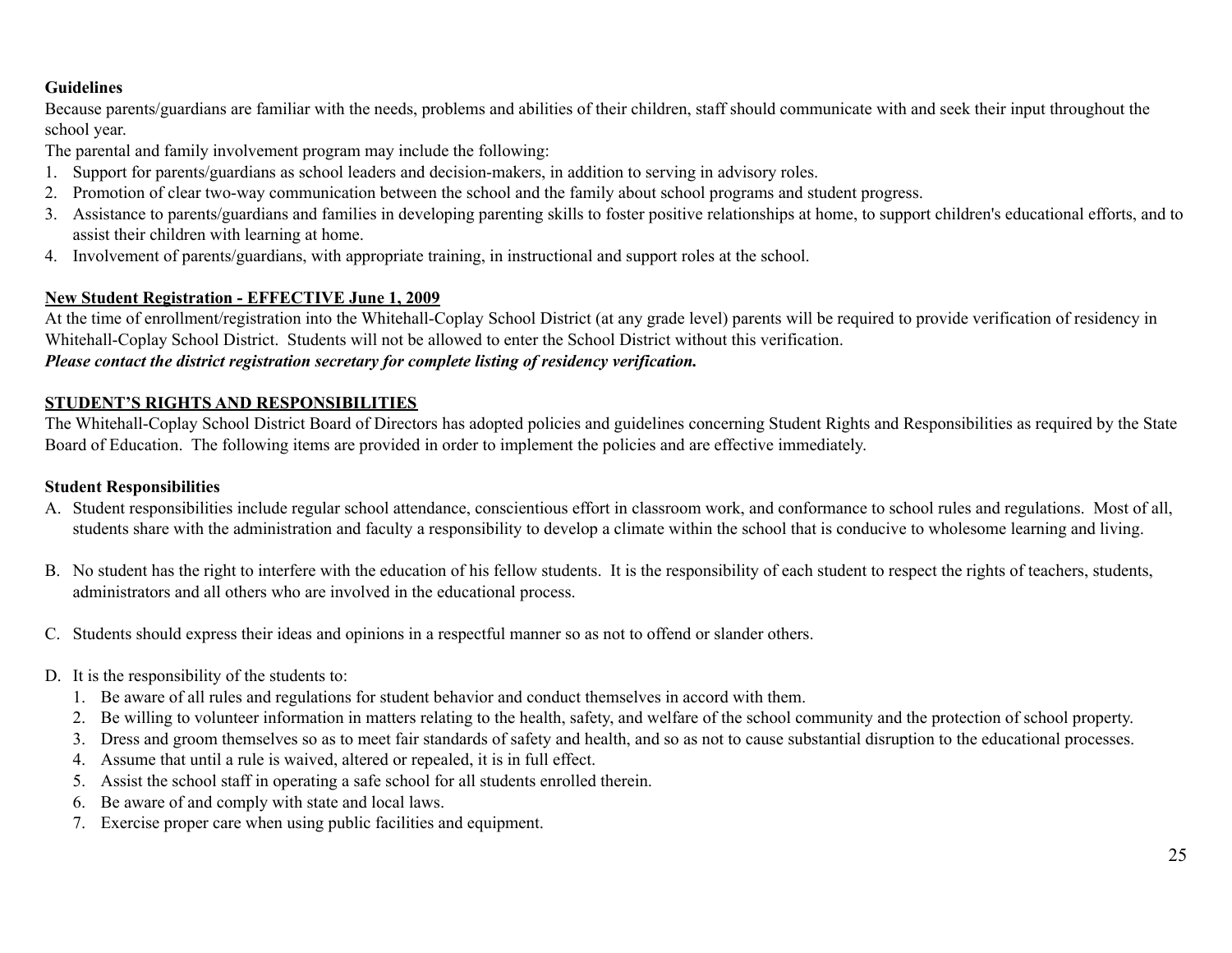- 8. Attend school daily, except when excused, and be on time at all classes and other school functions.
- 9. Make all necessary arrangements for making up work when absent from school.
- 10. Pursue and attempt to complete satisfactorily the courses of study prescribed by state and local school authorities.
- 11. Avoid inaccuracies in student newspapers or publications and indecent or obscene language.

# **Corporal Punishment**

Corporal punishment is not to be utilized but reasonable force may still be used by professional employees under the following circumstances:

- 1. To quell a disturbance.
- 2. To obtain possession of weapons or other dangerous objects.
- 3. For the purpose of self defense.
- 4. For the protection of persons or property.

# **Freedom of Expression**

Students may use publications, handbills, announcements, assemblies, group meetings, buttons, arm bands, and any other means of common communication, provided that the use of public school communications facilities shall be in accordance with the regulations of the authority in charge of those facilities. Students have the responsibility to obey laws governing libel and obscenity, and to be aware of the full meaning of their expression. Students have the responsibility to be aware of the feelings and opinions of others and to give others a fair opportunity to express their views. The following rules apply to use of the Public Address Systems in the Whitehall-Coplay School District.

Usage shall:

- be for essential announcements only.
- be subject to approval of the building principal.
- be used only for recognized school activities, not to interrupt classes.

# **Student use of facilities is encouraged with the following guidelines:**

- 1. Requests must be submitted well in advance of the need of the facility.
- 2. Generally, use shall be granted on a first come first served basis whenever the request does not interfere with regular school operation or routine use of the facility.
- 3. Custodial services must be available if deemed necessary by the principal.

# \*\* The Acceptable Use of the Electronic Communications Systems and Network Policy can be viewed on the district's website

**http://www.whitehallcoplay.org/districtsite/ following the** *District* **tab to** *Technology* **to** *WCSD Technology Policy***.**

\*\* The use of tobacco (including cigars, cigarettes, pipes, and smokeless tobacco) is prohibited in any school building and on any property, buses, vans, and **vehicles that are owned, leased, or controlled by the school district.**

**WHITEHALLATHLETICS' SCHEDULES INSTRUCTIONS ON HOW TO USE: www.usatodayhss.com**